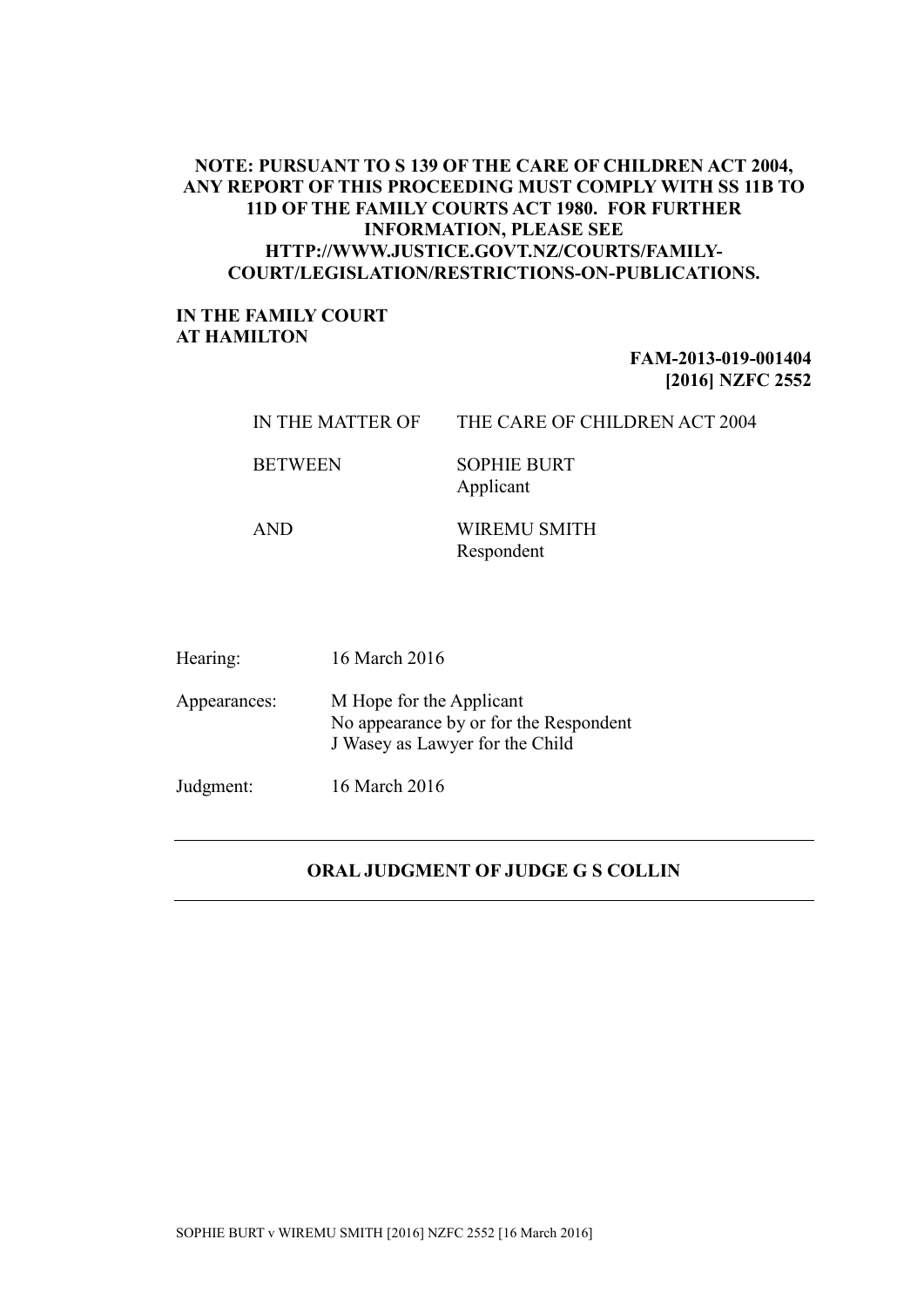## **Introduction**

[1] Sophie Burt and Wiremu Smith are the parents of Jasna Burt-Smith born on [date deleted] 2007. Jasna will be eight [age details deleted].

[2] The parties entered into a relationship in 2005 when Ms Burt was 16 and Mr Smith was 18. They resided together in both [location deleted] and in Hamilton.

[3] In April 2011 Ms Burt and Mr Smith relocated to Brisbane, Australia. In late 2011 their relationship ended and Mr Smith returned at that time to live in New Zealand. Ms Burt and Jasna remained in Australia initially living with Ms Burt's mother but subsequently living independently.

[4] In late 2011 until January 2013 Ms Burt returned to New Zealand in the school holiday period so that Jasna could visit Mr Smith. In January 2013 when Ms Burt was in New Zealand over the Christmas holiday period Ms Burt and Mr Smith reconciled and lived together until May 2013 and following an incident of violence Ms Burt returned to Australia taking Jasna with her. The return to Australia was done unilaterally with no notice being given to Mr Smith and no consent being obtained from him before Jasna's return.

[5] In August 2013 Ms Burt returned to New Zealand with Jasna and initially settled in Whangarei with the intention of commencing [details deleted]. In October 2013 Ms Burt moved from Whangarei to Hamilton where she has resided since the parties were first involved in Court proceedings.

[6] The first application to the Court was made by Ms Burt on 5 November 2013 for day-to-day care and for the resolution of contact issues in relation to Jasna. That application languished but was overtaken when the parties reconciled for a threemonth period in early 2014. I accept the evidence that Mr Smith did not engage in counselling nor defend the proceedings and in many ways during that time adopted a disinterested stance.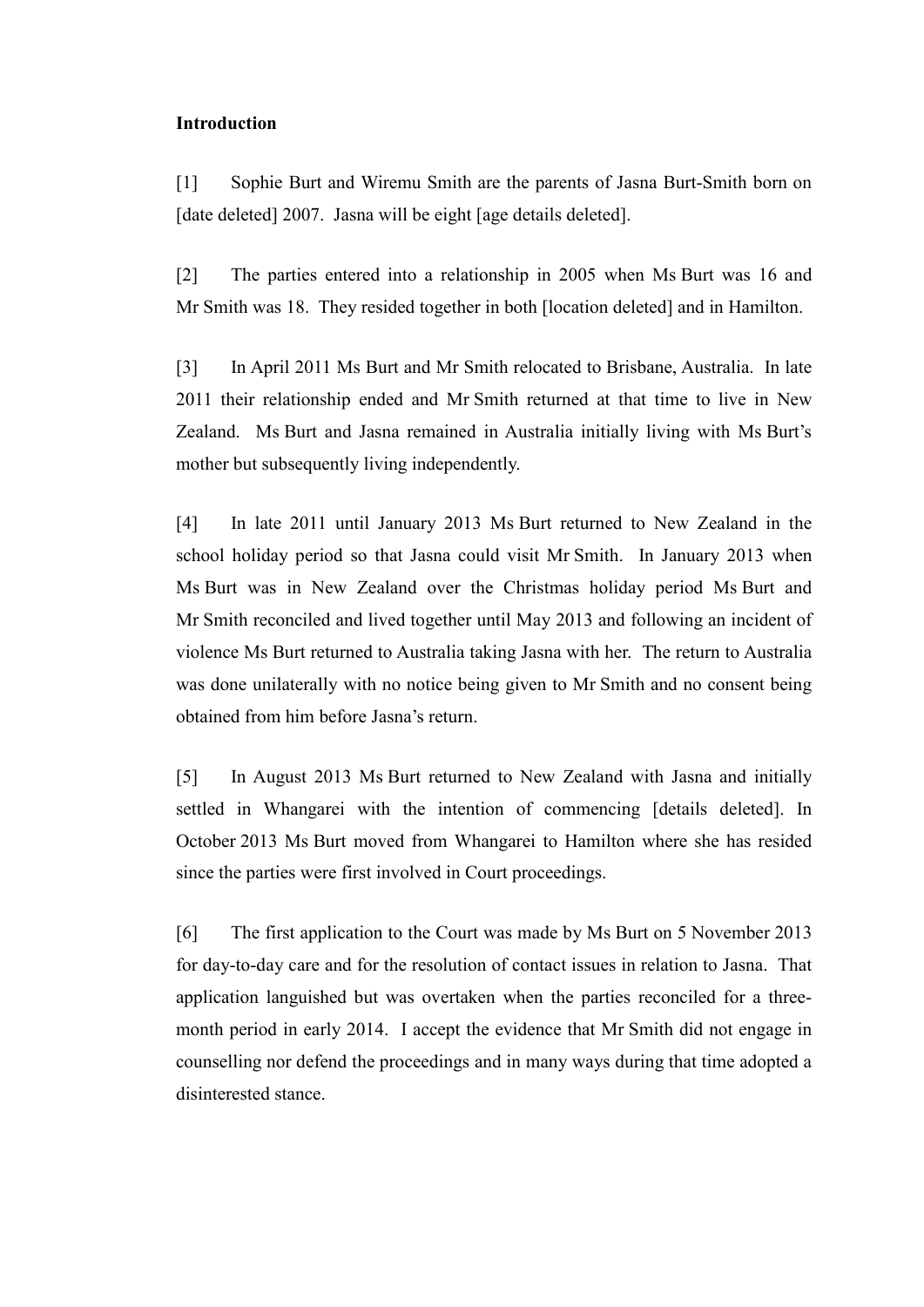[7] On 13 May 2014 following a further incident between the parties, Ms Burt made another application, this time on a without notice basis. Just three days later at a directions conference on 16 May 2014, a parenting order was made by consent which granted Ms Burt day-to-day care of Jasna and reserved to Mr Smith contact every second weekend after school Friday until Sunday at 5.00 pm, half the school holidays, on Christmas Day in even numbered years, on Father's Day and at other times as agreed. The order was subject to conditions that Jasna was not to be exposed to any domestic violence in any form at any time, that she would reside within the jurisdiction of the Hamilton District Court unless there was prior written consent of both parties, and that she would remain at [name of school deleted] unless otherwise agreed in writing by both parties. At the same time as those orders were made an order was made by consent that prevented Jasna from leaving New Zealand. For the most part the orders the parties have agreed upon have worked reasonably well.

[8] On 20 May 2015 Ms Burt made a further application to the Court at this time, seeking to relocate to Australia, to vary the parenting order of 16 May 2014 to take into account changes in contact arrangements should the relocation be granted, and in addition to that, to have the order preventing the removal of Jasna from New Zealand discharged. It is those applications that come before the Court for determination today.

#### **Issues for determination**

- [9] The issues for determination by the Court are:
	- (a) Should Jasna be permitted to relocate to Brisbane, Australia?
	- (b) If Jasna relocates, what orders if any should be made in relation to her day-to-day care and contact?
	- (c) If she does not relocate to Australia what orders should be made for Jasna's day-to-day care and contact in New Zealand?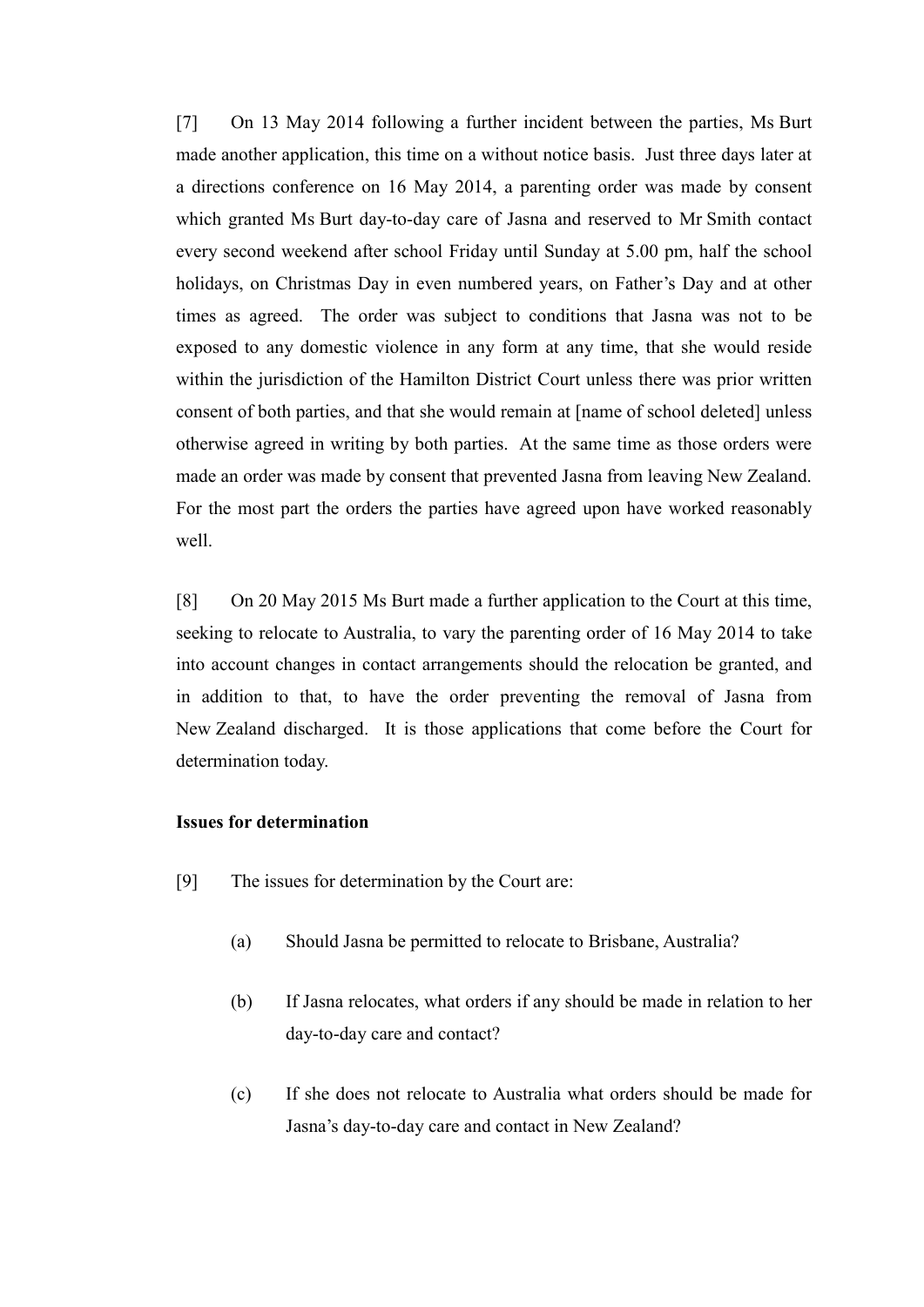(d) Should the order preventing removal be discharged?

#### **The parties' positions**

[10] It remains Ms Burt's position that she seeks to relocate to Brisbane with Jasna. If the relocation occurs with Mr Smith remaining in New Zealand, Ms Burt's final proposals for contact as set out in the submissions made by her lawyer are:

- (a) That Jasna be with her father for half of the school holidays.
- (b) For half of the Christmas holidays on a week about basis. I assume this is on the basis that Ms Burt will also be in New Zealand during that time.
- (c) Christmas Day in odd-numbered years
- (d) For weekly Skype and phone contact.
- (e) At other times as agreed.

[11] I note that this is a change from the original position advanced by Ms Burt namely that Jasna would be in New Zealand for 13 out of the 16 holiday days during the school term holiday periods. Ms Burt's reasons for the change relate to her having read the s 133 report and her concerns regarding the violence within Mr Smith's home.

[12] Ms Burt's evidence is that she would meet the costs of Jasna's travel to and from Brisbane and she relied on the fact that she did this between late 2011 and January 2013 to demonstrate both her willingness and financial ability to do so.

[13] In the event that Jasna is not permitted to relocate to Brisbane, Australia it is Ms Burt's position that she will remain in New Zealand. In those circumstances she would seek minor adjustments to the existing orders and proposed that contact be made as follows: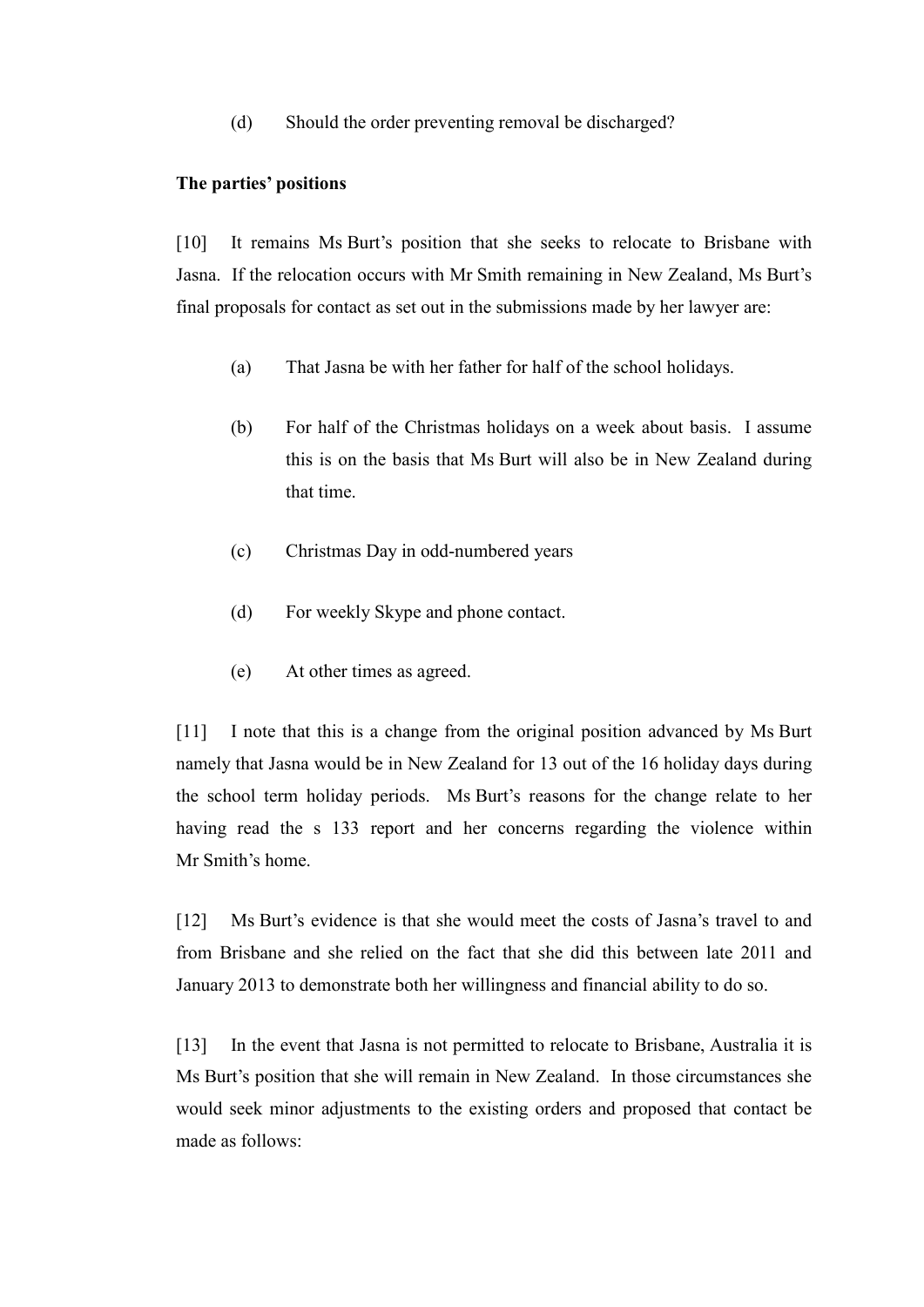- (a) Every second weekend Friday to Monday; and
- (b) Every week from Tuesday to Wednesday; and
- (c) For half of the school holidays; and
- (d) At other times by agreement.

[14] It is Mr Smith's position that he opposes the relocation of Jasna. His position is that he seeks the continuation of the current order. He was reluctant to commit to any additional contact but when pushed agreed to extend his current weekend contact to include a period Friday to Monday.

[15] I am left slightly uncertain as to his position in relation to alternate week time contact and although he considered he might be willing to have contact of that nature the submissions provided by his counsel seek orders being made that the child remains in New Zealand and that the current contact regime for the respondent is confirmed, namely the fortnightly Friday to Sunday contact.

[16] It is Mr Smith's position that if Jasna relocates to Brisbane then he should have contact with her during all of the school holiday periods by Skype and other electronic means. He suggested in his evidence that he may be in a position to make some contribution to travel but given his personal circumstances and unemployment his ability to contribute in that way is doubted.

## **Jasna's views**

[17] Section 6 requires that children must be given reasonable opportunities to express their views on matters affecting them and that any views expressed must be taken into account in the making of Court orders.

[18] Jasna is represented by Ms Wasey who filed reports on 13 May 2014, 26 August 2015 and 20 January 2016. In her reports she sets out Jasna's views as follows.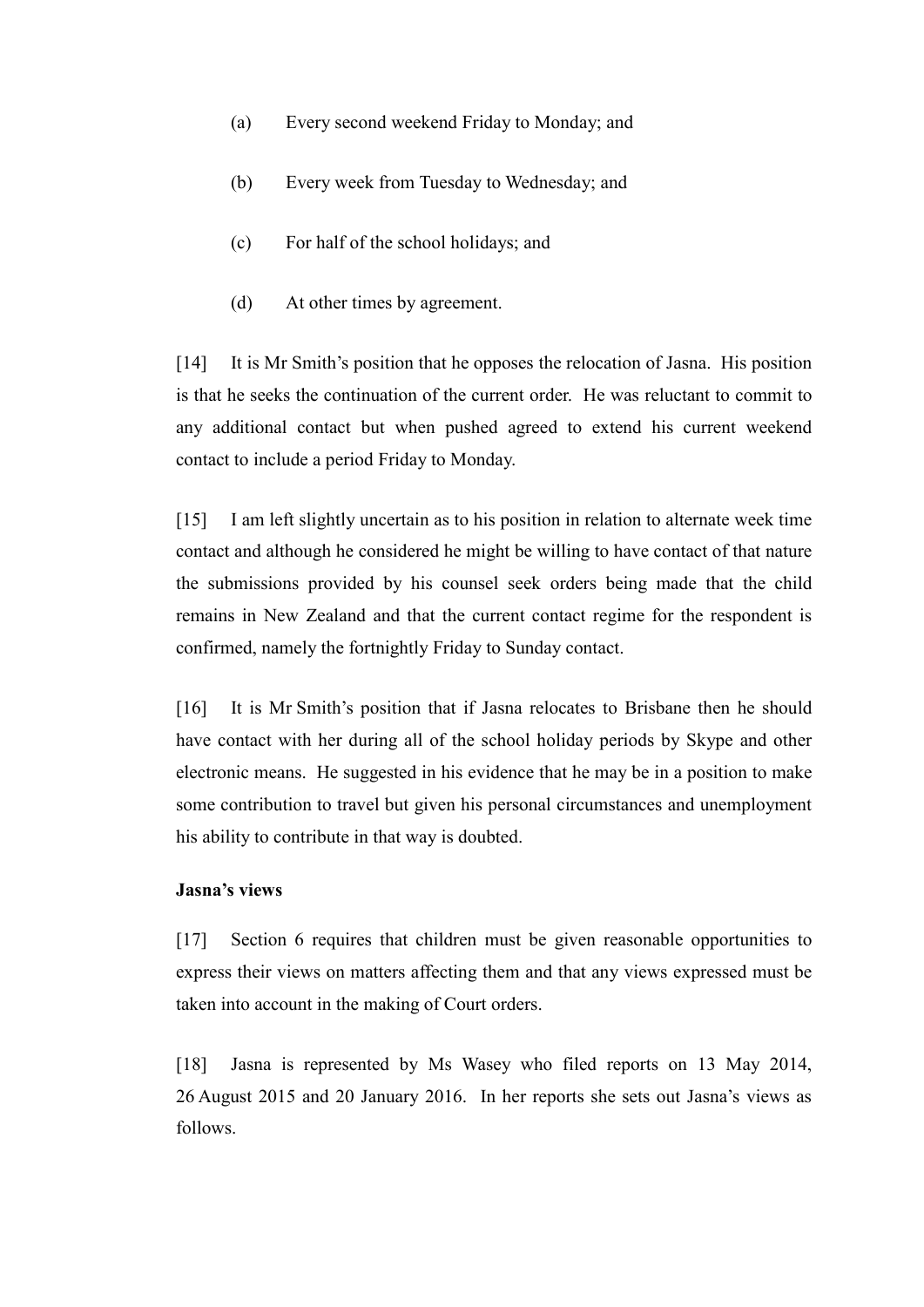- (a) Firstly, on 13 May 2015 Ms Wasey reports that Jasna was aware of the dispute between her parents. If she went to Australia she was concerned her father might be lonely and that this was her own worry not the worry of her mother, and to being confused as to what she wanted to do and feeling divided about that.
- (b) Ms Wasey's report of 26 August 2015 expressed no views nor was it intended to as the purpose of the report was to provide to the Court police family violence records.
- (c) The final interview that Ms Wasey had with Jasna was reported upon in her report of 20 January 2016. Ms Wasey reported that Jasna was extremely reluctant to express any views and in fact had no wish to talk about the Court proceedings. Jasna did not want to meet the Judge but just wanted everyone to be happy and to get along together.

[19] Ms Natasha Moltzen, a registered clinical psychologist, was appointed by the Court to complete the s 133 psychological report in relation to Jasna. Her brief included that Jasna's views and wishes about her care should be ascertained and also any influence on those views and wishes were to be looked at. Ms Moltzen was also asked to comment on the age and maturity of Jasna in looking at the views that she expressed. In respect to Jasna's view Ms Moltzen reports:

- (a) That Jasna enjoyed a positive relationship with her mother, looked to her for comfort and had no concerns at all about anything in the mother's household.
- (b) She had a positive relationship with her father and that he too was a person she would seek comfort from. She expressed the desire for increased contact with her father.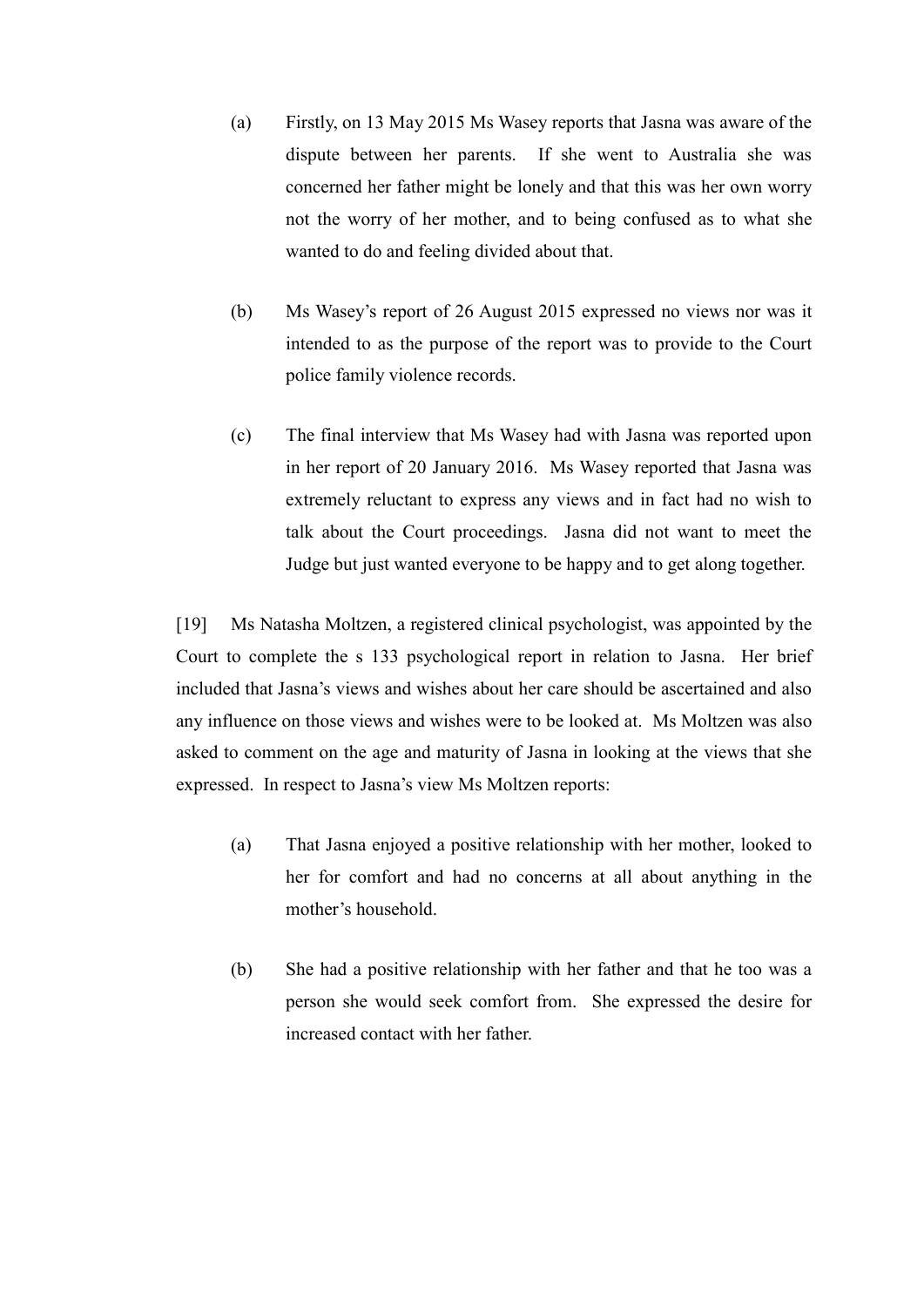(c) Jasna did comment, "I am right in the middle. I want to go. I want to stay." And further, "I don't want to leave Dad because sometimes he is alone." Additional comments included, "A tiny bit of me and a little bit of me wants to go."

[20] Other issues that were important to Jasna included the change of school and friends that would need to occur if she relocated, the idea of which she described as "being annoying". Jasna was aware of both parents' views and knew that her mum wanted her to go to Australia "and I think Dad doesn't want me to go."

[21] In addition to Jasna's views being reported by Ms Wasey and Ms Moltzen they have also been reported to the Court by her parents and in particular by Ms Burt, who has given evidence that Jasna has said that she wants to go to Australia.

[22] In ascertaining the welfare and best interests of a child his or her views are only one of the factors that I must consider. The weight to be attached to Jasna's views must take into account her age, her maturity, her ability to understand the impact of the proposals on her life, the consistency with which she has expressed a view, whether it has been maintained over time and any influences acting upon her.

[23] Jasna does have experience of living in both New Zealand and Australia and although she has not been to Australia since 2013 has experienced life in close proximity to both her Brisbane and Hamilton family groups. She has also attended schools in both locations.

[24] The evidence suggests that Jasna is aware of her parents' views and in particular her mother's desire to relocate to Brisbane. The psychological report suggests that Jasna is doing reasonably well at school. I am satisfied from the evidence that she is able to express a view consistent with her age.

[25] Apart from the information that she gave her mother that she wanted to relocate to Brisbane, Jasna's views as expressed to both Ms Wasey and Ms Moltzen appear to indicate a preference, even if not a strong one, to continue to reside in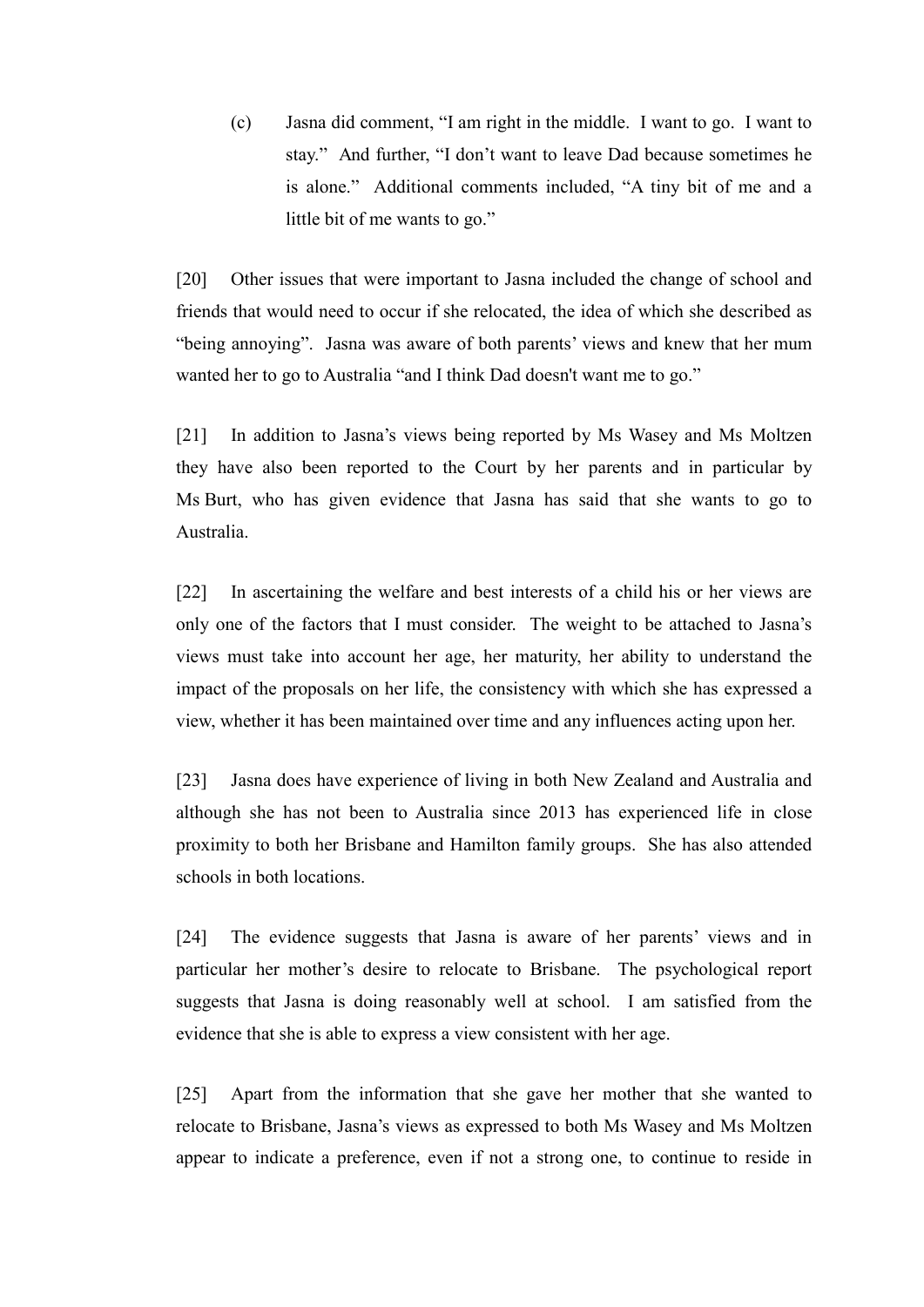Hamilton. In this case however I am reluctant to attach any significant weight to Jasna's views because of Ms Moltzen's comment that at Jasna's developmental stage she is not capable of mature reasoning and has limited capacity to think about future implications of her decisions.<sup>[1](#page-8-0)</sup> It is important to note that although I have taken into account Jasna's views, they are not in any way determinative of the final outcome and have not in any way impacted on the decision that I have made.

## **The law**

[26] Any decision in a relocation decision must be fact specific and consider "these children in his or her circumstances". Guidelines as to how a particular case is to be determined are found within the Care of Children Act and from decisions of the Court, in particular from *Kacem v Bashir* [2010] NZSC 112. These can be summarised as follows:

- (a) Section 4 of the Act requires that the Court's primary and paramount consideration is to be what is in the welfare and best interests of the child;
- (b) An individualised assessment of each child is demanded. This must take into account his or her particular circumstances and needs: s 4(2) of the Act. In this case I have concluded that the children's needs are the same and that any orders made should be identical;
- (c) Decisions need to be made and implemented in a timeframe appropriate to the child's sense of time:  $s \frac{4}{5}(a)$ ;
- (d) The Court is required to consider all of the principles outlined in s 5, having regard to those that are relevant to the particular child's welfare and best interests: s 4(5)(b) and 5;
- (e) The leading case is the Supreme Court decision in *Kacem v Bashir*. This binds the Court as to the way in which the s 5 principles are to be

 $<sup>1</sup>$  Refer Report Ms Moltzen, para [12.5]</sup>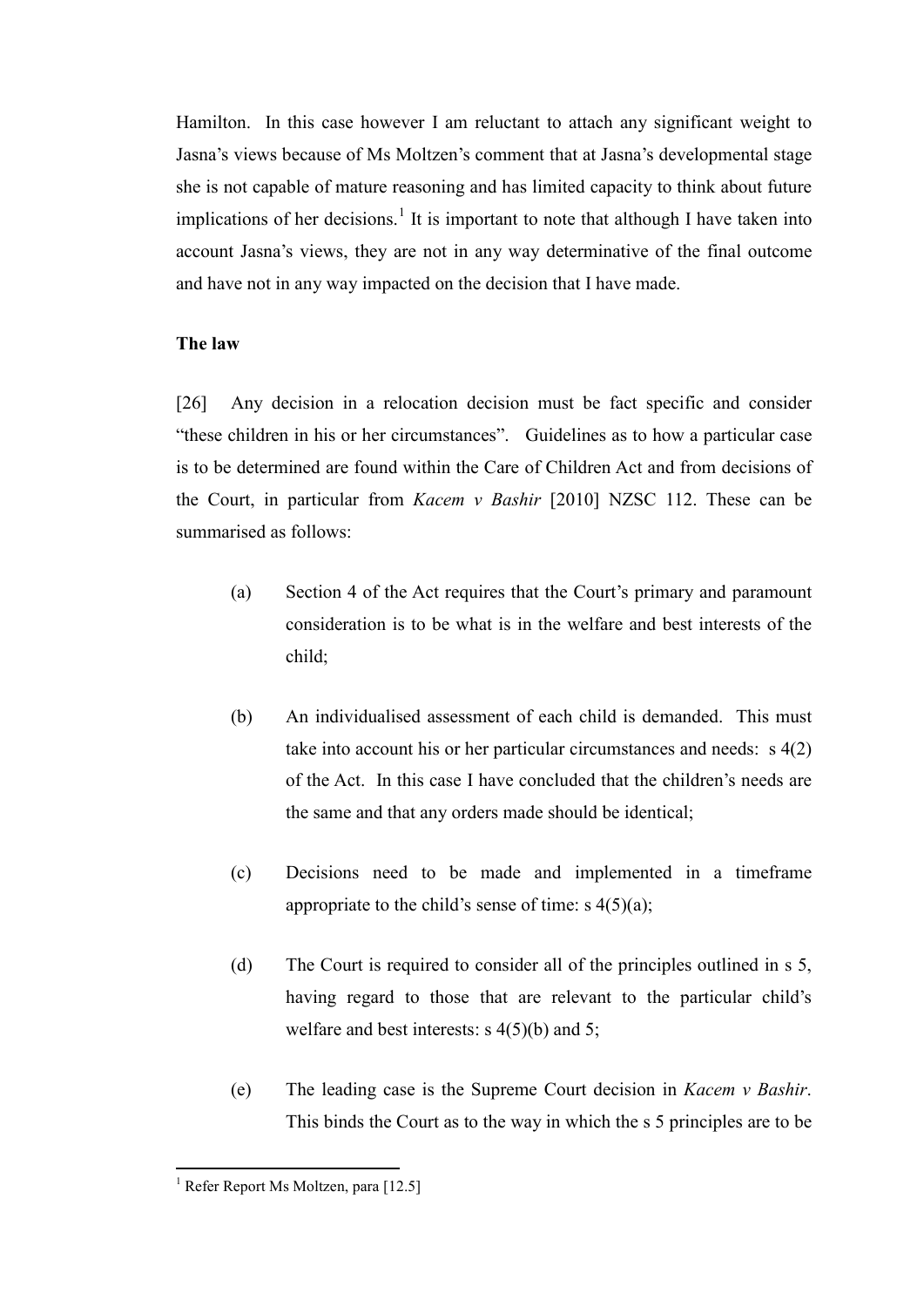applied, with that approach outlined at paragraphs  $[19] - [24]$  of the majority judgement where the Court said:

[19] It can therefore be seen quite clearly that the ultimate objective is to determine what outcome will best serve the welfare and best interests of the particular child or children in his, her or their particular circumstances. In making that determination the s 5 principles must each be examined to see if they are relevant, and if they are, must be taken into account along with any other relevant matters. It is self-evident that individual principles may have a greater or lesser significance in the decisionmaking process, depending on the circumstances of individual cases. If, for example, principle (e) (concerning the child's safety) is engaged it is likely to have decisive weight, not because of any presumptive legal weighting, but because of the crucial factual importance of protecting the safety of children when compared with the objectives at which the other principles are aimed.

[20] Principle (b) sets out the objective of having continuity in the arrangements for the child's care, development and upbringing. It is also concerned with promoting continuity in the child's relationships, to the end that they should be stable and ongoing. Various familial and other relationships are referred to, of greater or lesser breadth. By means of the bracketed words the court is, in the context of that breadth, enjoined to have regard in particular to the child's relationships with both of his or her parents. This focus on both parents is designed to give that aspect of the child's various relationships particular emphasis, no doubt on account of the special and vital part parents generally play in the wider family context.

[21] There is nothing in the language of principle (b) or in the structure of s 5 as a whole to suggest that principle (b) or any of the other principles there set out should have any presumptive weighting as against other principles referred to in the section. That could hardly be so when the principles must be considered in all the many and varied proceedings and circumstances in which the welfare and best interests of children come into issue. Relocation is only one of a number of such contexts.

<span id="page-8-0"></span>[22] All the principles, save for (e), are couched in the language of "should". In principle (e) the word used is "must". As we have already indicated, principle (e), if relevant, will generally carry decisive weight in the factual assessment. That is probably why this principle is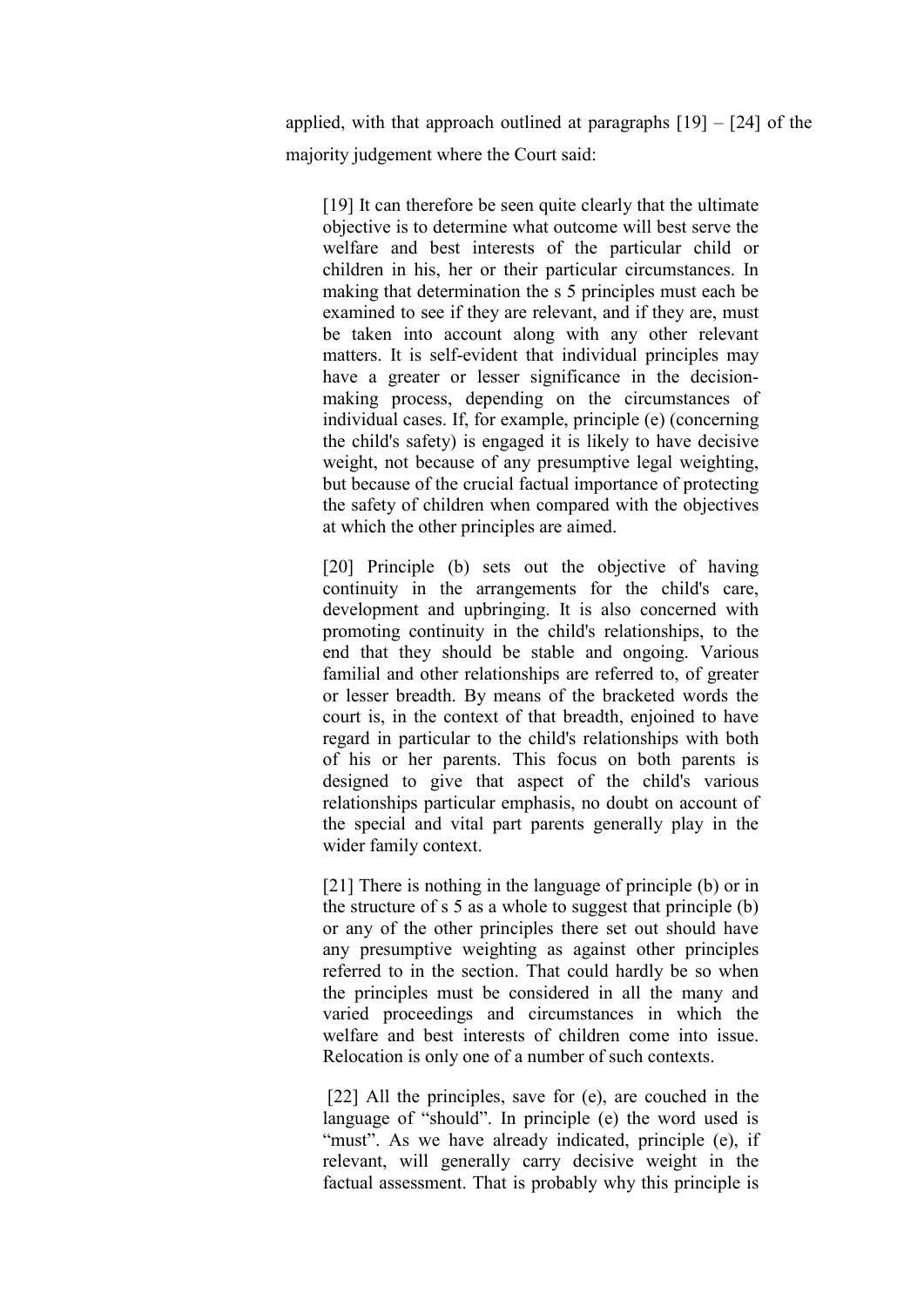couched in terms of "must" rather than "should". "Should" signals a desirable objective, the fulfilment of which, and by what method, will depend on the presence of other desirable objectives and the facts of individual cases. "Must" signals an essential factual requirement. The ultimate point is that principle (b) cannot be read as having any presumptive precedence over the other principles, or indeed any presumptive precedence of a stand-alone kind.

[23] At the highest level of generality the competition in a relocation case is likely to be between declining the application for relocation because the children's interests are best served by promoting stability, continuity and the preservation of certain relationships, as against allowing it on the ground that the interests of the children are thereby better served. Put in that way, it is difficult to see how any presumptive weight can properly be given to either side of those competing but necessarily abstract contentions. To do so would risk begging the very question involved in what is necessarily a fact-specific inquiry.

[24] Everything will depend on an individualised assessment of how the competing contentions should be resolved in the particular circumstances affecting the particular children. If, on an examination of the particular facts of a relocation case, it is found that the present arrangements for the children are settled and working well, that factor will obviously carry weight in the evaluative exercise. All other relevant matters must, of course, be taken into account and given appropriate weight in determining what serves the child's welfare and best interests, as s 4(5) puts it. The key point is that there is no statutory presumption or policy pointing one way or the other. All this seems to us to follow from ss 4 and 5 of the Act as a matter of conventional statutory interpretation.

- (f) The s 5 principles of the Act are not exclusive and do not prevent other matters relevant to the child's welfare and best interests from being taken into account: s 4(4)(b);
- (g) An overall assessment needs to be made that takes all relevant matters into account. *Kacem* affirmed and re-emphasised the decisions in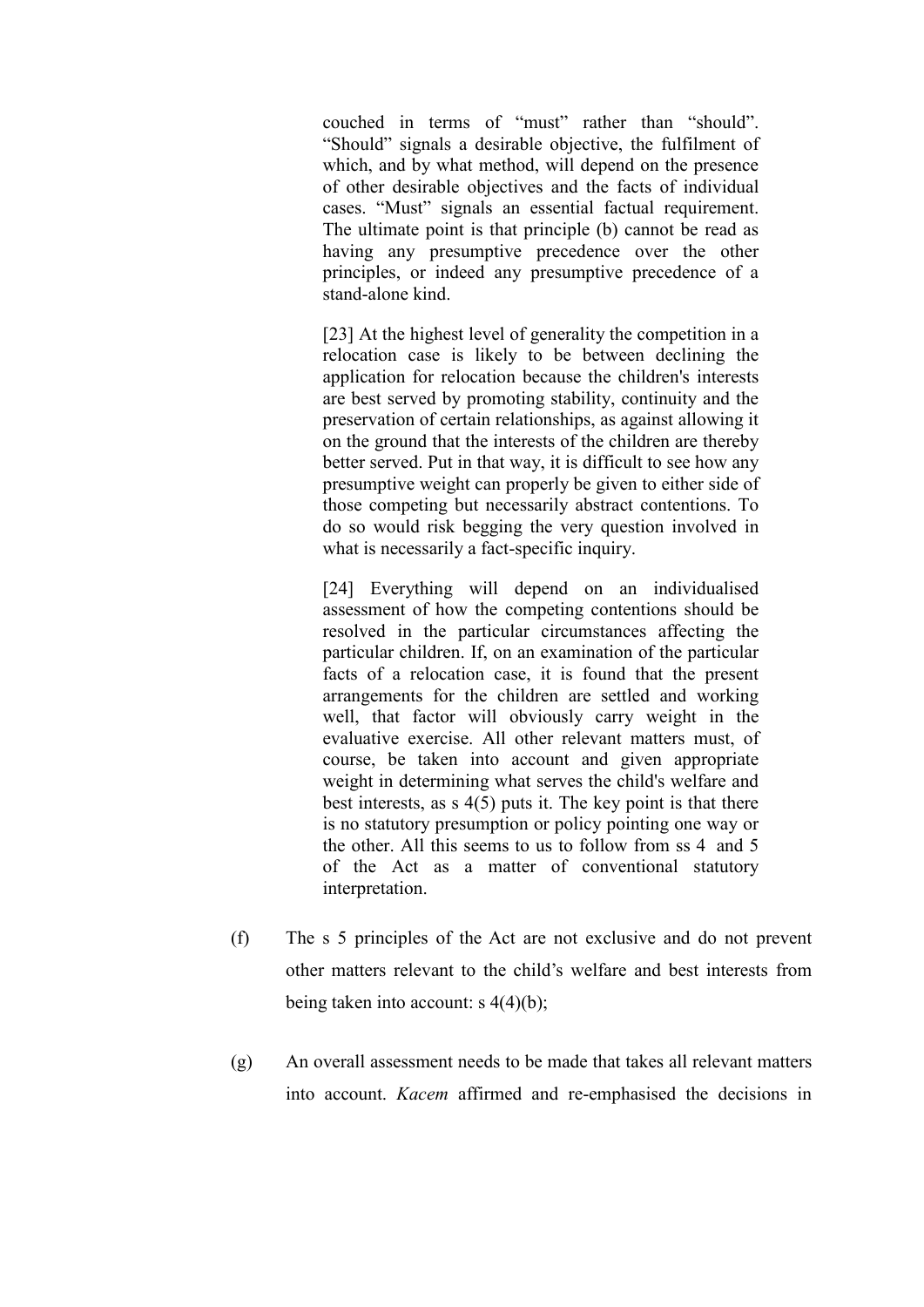$D v S<sup>2</sup>$  $D v S<sup>2</sup>$  $D v S<sup>2</sup>$  and *Stadniczenko v Stadniczenko*<sup>[3](#page-11-1)</sup> that the welfare of the child was paramount.

(h) In summing up the task of the Court it was stated at paragraph [35]:

…The judge's task is to determine and evaluate the facts, considering all relevant s 5 principles and other factors, and then to make a judgment as to what course of action will best reflect the welfare and best interests of the children. While that judgment may be difficult to make on the facts of individual cases, its making is not assisted by imposing a gloss on the statutory scheme.

[27] The Court is warned against adopting a tick box scheme for the assessment of a child's welfare and best interests but factors which have been considered as relevant to an individualised assessment include those set out in *S v O[4](#page-11-2)* , *GMS v SCS[5](#page-11-3)* and in *Pope v Pope[6](#page-11-4)* , all of which have been referred to by counsel.

# **Section 5 principles**

# *5(a) Children must be protected from all forms of violence*

[28] This principle provides that a child must be protected from all forms of violence from all persons including members of a child's family, family group, whānau, hapū and iwi. Violence is defined as physical, sexual or psychological abuse and includes causing or allowing a child to see or hear abuse or actions that put a child at risk of seeing or hearing abuse between adults or other persons within a household.

# **Safety in the home of Mr Smith**

[29] Issues of violence in the relationship between Mr Smith and Ms Burt were dealt with in the Court prior to the making of the order of 16 May 2014. In the judgment of Judge Cocurullo at that date he states:

 <sup>2</sup> [2002] NZFLR 116 (CA159/01)

 $\frac{3}{1}$ [1995] NZFLR 493, (1995) FRNZ 145, (CA103/94)<br><sup>4</sup> [2005] BCL 730

 $5$ [2010] BCL 450

<sup>&</sup>lt;sup>6</sup> [2014] NZFC 5694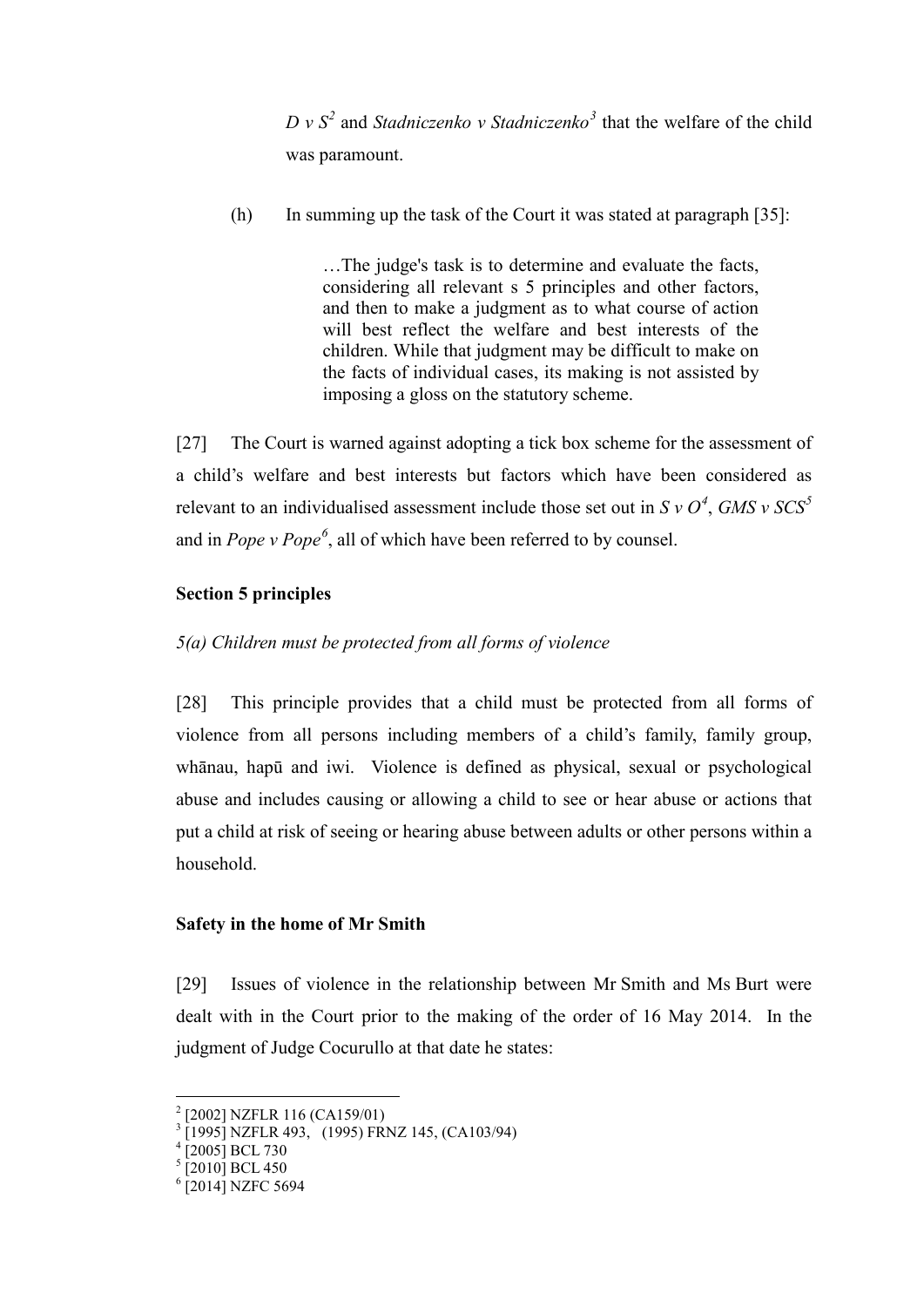I considered the welfare and best interests under s 5. I have had alerted to me some domestic violence within the application. I am advised that there are no protection orders in existence. I have considered s 5(a). I have also seen a very helpful s 131A report. I am grateful to the Chief Executive for filing that as soon as possible. I have considered the input and content of that. I am satisfied that it is safe and appropriate that Jasna have unsupervised care and/or contact with both Ms Burt and Mr Smith. Such simply confirms the situation that they have got to now in the longer term.

[30] Judge Cocurullo made the parenting order by consent of both parties which is important in looking at issues of violence within their relationship. I note however that the order made included a protective condition that Jasna was not to be exposed to any form of domestic violence at any time.

[31] Since Judge Cocurullo's judgment, there do not appear to have been any further incidents of physical violence between Ms Burt and Mr Smith that the Court needs to take into account. The last reference to physical violence appearing to occur in May 2014 during the time of the parties' reconciliation. An argument occurred and the police were called by a neighbour. No further steps were taken as a consequence of that. This incident appears to have occurred immediately prior to the making of the orders by Judge Cocurullo.

[32] Ms Burt has attached to her affidavit a large number of texts, which for the most part indicate reasonable communications between the parties concerning Jasna's care. I accept however that some of the texts are rude and offensive and could be classified as psychological violence. The texts are difficult to date, but even taken at their worst would not in my assessment raise a 5(a) issue to the extent that supervised contact would be justified. I further note that although the texts from Mr Smith are more offensive than those from Ms Burt she also has been involved in texts which could likewise be described as somewhat inappropriate. I refer to texts between the parties at page 163 and 164 of the evidence:

<span id="page-11-4"></span><span id="page-11-3"></span><span id="page-11-2"></span><span id="page-11-1"></span><span id="page-11-0"></span>

| Ms Burt  | "Cos that's cutting into my week"               |
|----------|-------------------------------------------------|
| Mr Smith | "Fuckin' Monday at latest bitch"                |
| Mr Smith | "I'm being lenient saying Monday at the latest" |
| Ms Burt  | "Yep"                                           |
| Mr Smith | "Yep what, Sunday or Monday?"                   |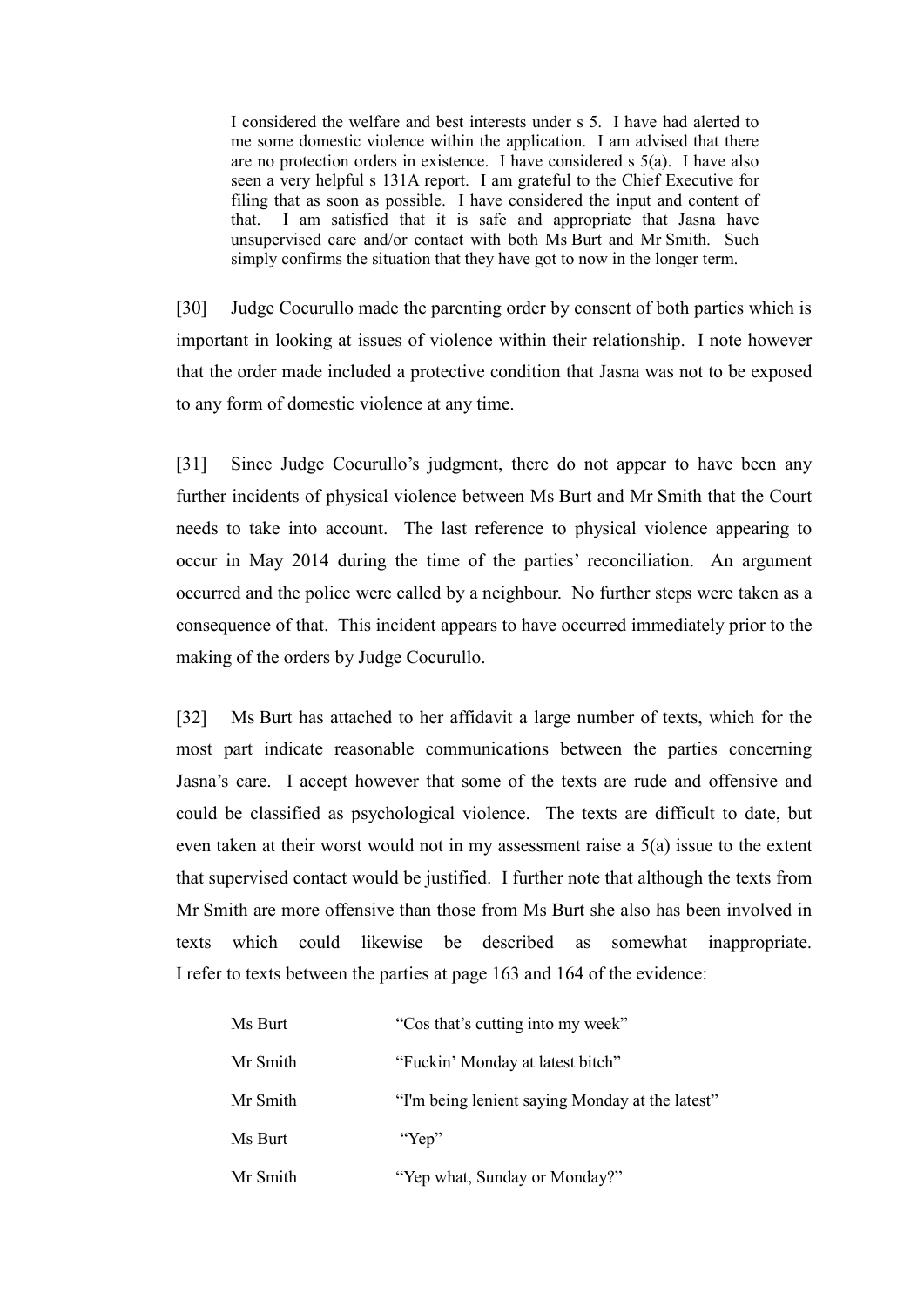[33] In relation to issues of violence between the parties I accept Ms Burt's concerns, but note that although she has concerns, she at no stage suggested that Mr Smith's contact with Jasna should in fact be supervised.

[34] As I understand the evidence, Ms Burt's main concern is not that Jasna herself would be subjected to any violence by Mr Smith but that she would be the witness of domestic violence occurring in his household. That concern is justified.

[35] Mr Smith has been in a relationship with Lani Natana. Together they have two children, Kea aged two and Tui aged one. The evidence is that Mr Smith and Ms Natana are now separated and although they continue to be friends do not at this stage appear to be in a continuing relationship. There are however incidences of violence between Ms Natana and Mr Smith which appear to have included incidences in July 2013 and October 2013, 18 September 2014, October 2014 and 15 December 2014.

[36] The incident which occurred on 18 September 2014 was serious and as a consequence Mr Smith was charged with assault with intent to injure Ms Natana. On that charge he was convicted in April 2015 and sentenced to 12 months' intensive supervision. The offending included the choking of Ms Natana to the point where she lost consciousness. The offending was compounded by Mr Smith ripping the telephone out of the wall, preventing Ms Natana contacting the police and by the presence of both Kea and Tui. The failure by both Mr Smith's parents, who were witnesses to the attack, to intervene or to remove the children from the scene of the incident is an aggravating factor. A further compounding factor in relation to that incident is Mr Smith's refusal to allow his parents to be involved in reporting the matter to the police or giving any statement to them and also his insistence that his parents not be involved in these Court proceedings. This all indicates a dominant powerful position that has been assumed by Mr Smith and a concern for the protectiveness of his parents if any future incidents of violence occurred at which Jasna was present.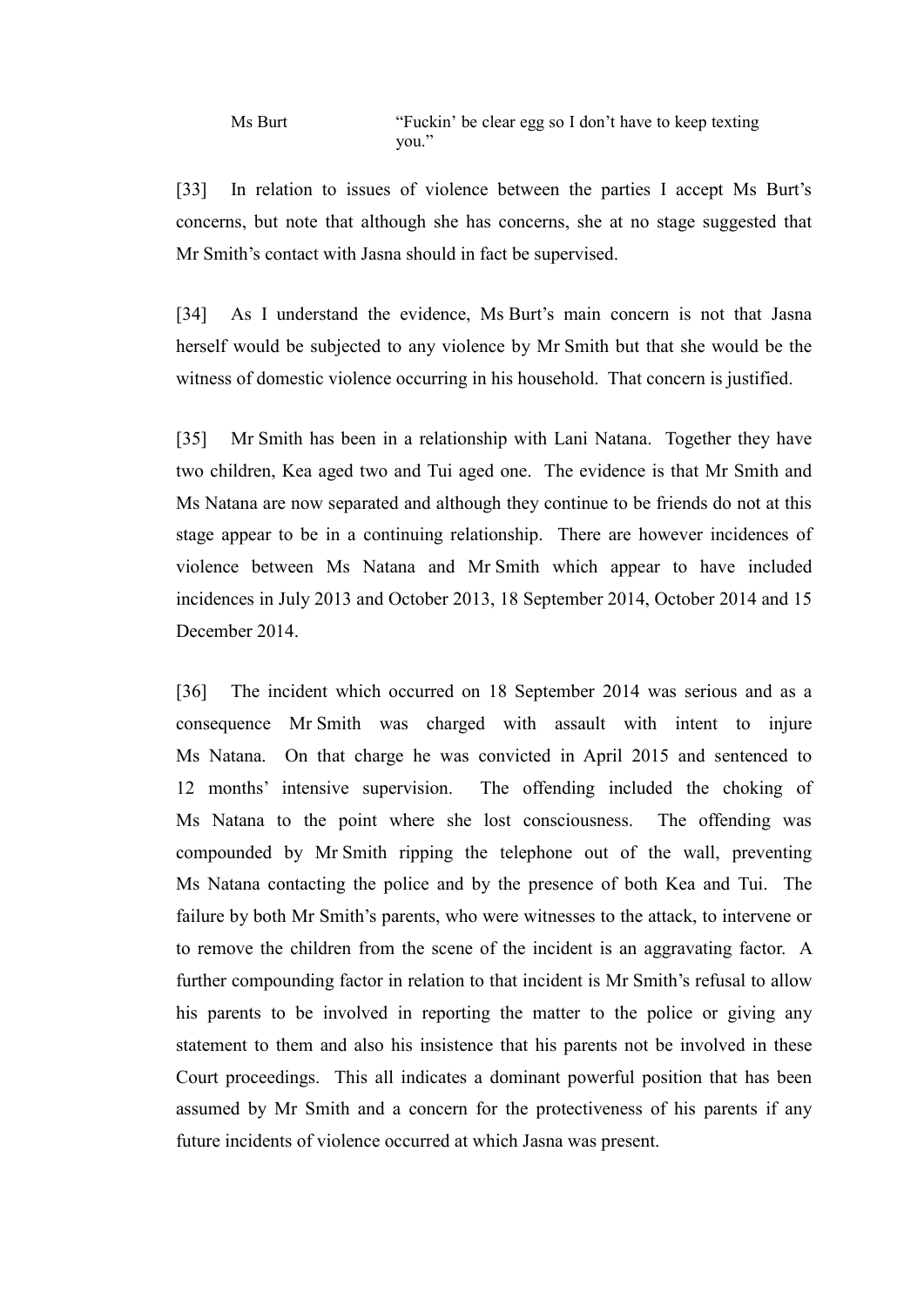[37] The October 2014 incident between Ms Natana and Mr Smith appears to have commenced with a verbal dispute and resulted in him punching a hole in the door. Mr Smith had gone around to Ms Natana's house in breach of his bail conditions that there be no contact.

[38] In December 2014 it is alleged that Mr Smith punched a hole in the front door and smashed one of his children's plastic bikes. The children were present.

[39] In her report Ms Moltzen comments that Mr Smith has a significant history of violence in his adult relationships. I agree. However nothing is known to have been reported since December 2014 apart from an incident which was relayed by Jasna to her mother and occurred shortly before the hearing of this matter. I am unable to place any weight on that incident because other than the report from Jasna to her mother nothing is known about it.

[40] Despite the incidences between Ms Natana and Mr Smith, no protection order appears to have been issued and as a consequence the provisions of s 5A do not need to be considered. The evidence also suggests that Jasna has not been exposed to any of the violence that has been between Ms Natana and Mr Smith other than the incident that she relayed to her mother the details of which are not known by the Court to any significant degree.

[41] Ms Moltzen, both in her report and in her oral evidence, expressed concerns regarding firstly the potential for Mr Smith to be violent in the future, and secondly concerns regarding the lack of protective adults within the Smith household. I share that concern.

[42] Ms Moltzen's concerns included Mr Smith's significant history of violence and high level conflict within adult relationships, Mr Smith's unrealistic view that he can deal with his violence issues by reducing alcohol use, his failure to take intervention to specifically address his violence issues and what she described to be his lack of motivation to do so. Ms Moltzen concluded that Mr Smith had not fully addressed the real issues and that there must remain a risk that Jasna could be exposed to violence and a high level of conflict when in the care of her father.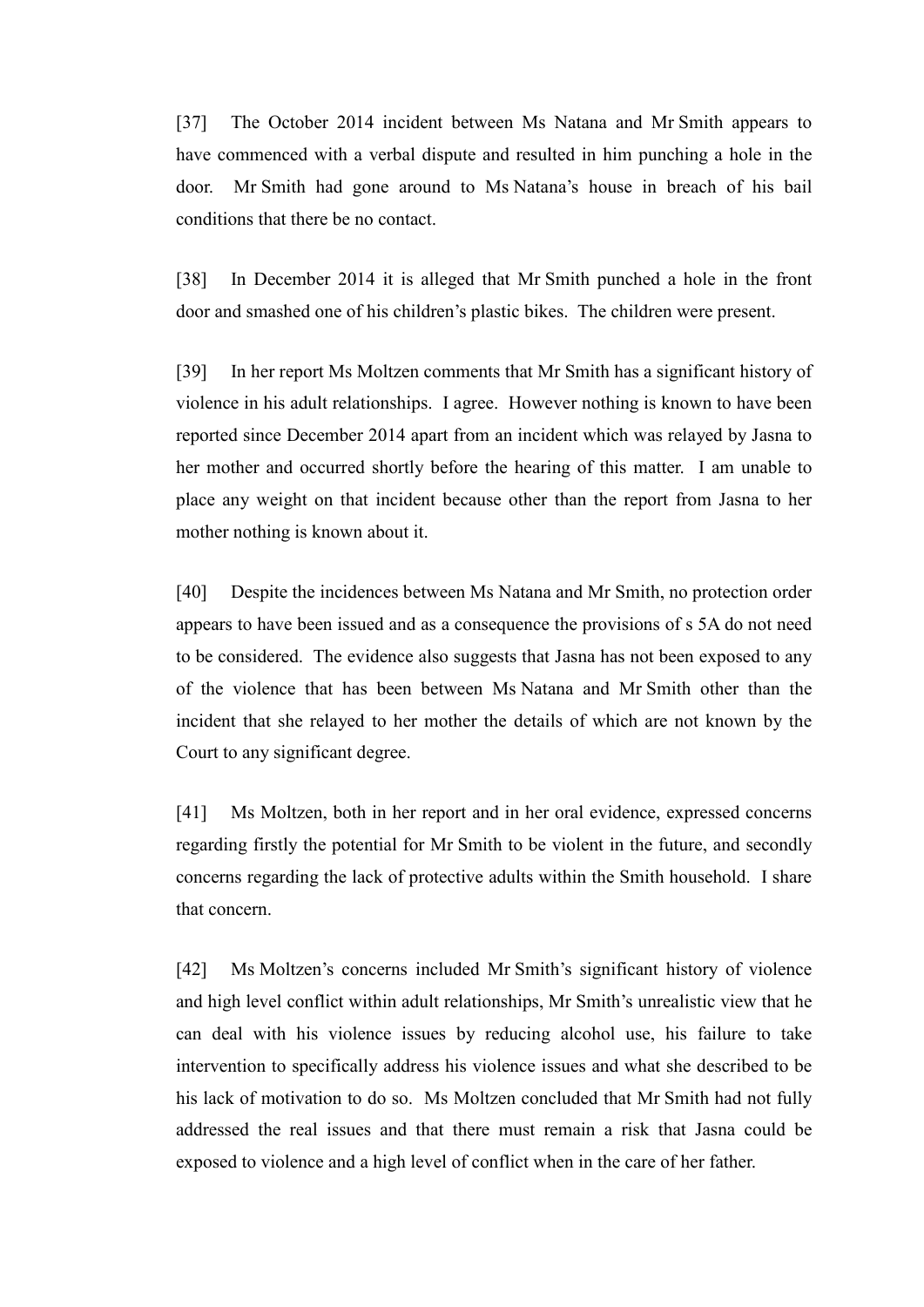[43] Mr Smith did not call any witnesses in support of his defence of the relocation application. His explanation was he did not want his parents to be involved in what was his own private dispute and as a consequence chose not to call them. Although this is in one sense understandable, it is a concern that the most serious of violence incidences between Mr Smith and Ms Natana occurred in the home with his parents being present. Also present as I have said were Kea and Tui. Mr Smith's parents did not provide statements to the police because Mr Smith did not want them involved in his private business.

[44] Ms Moltzen has expressed her concerns regarding the absence of protective adults in the Smith household. There must be concerns that if Mr and Mrs Smith are willing to put the interests of their son before the interests of other members of the household. Jasna, who is a young child, is entitled to protection and if no-one is willing or able to act to protect her, then there must be a risk for Jasna whilst in the care of her father. In this regard I specifically request that Ms Wasey meet with Mr Smith's parents and discuss this part of the judgment with them and bring to them my concern at their lack of involvement and lack of protection of children present in their household.

[45] Mr Smith has reported a history of substance abuse including past alcohol misuse and the use of methamphetamines and cannabis. The last reported use of methamphetamines was in February 2015 and cannabis in the last two years. Excessive consumption of alcohol has also been a factor in Mr Smith's life.

[46] I would not be at all surprised if Mr Smith has under-reported both his use of cannabis and methamphetamines and also the recency in which they have been consumed by him.

[47] As a condition of his sentence for the September 2014 assault Mr Smith has completed a five-session drug and alcohol programme which he says has resulted in a reduction in his alcohol use. His evidence in relation to alcohol is somewhat conflicted although he did consistently maintain that he had either reduced or now stopped drinking alcohol at all.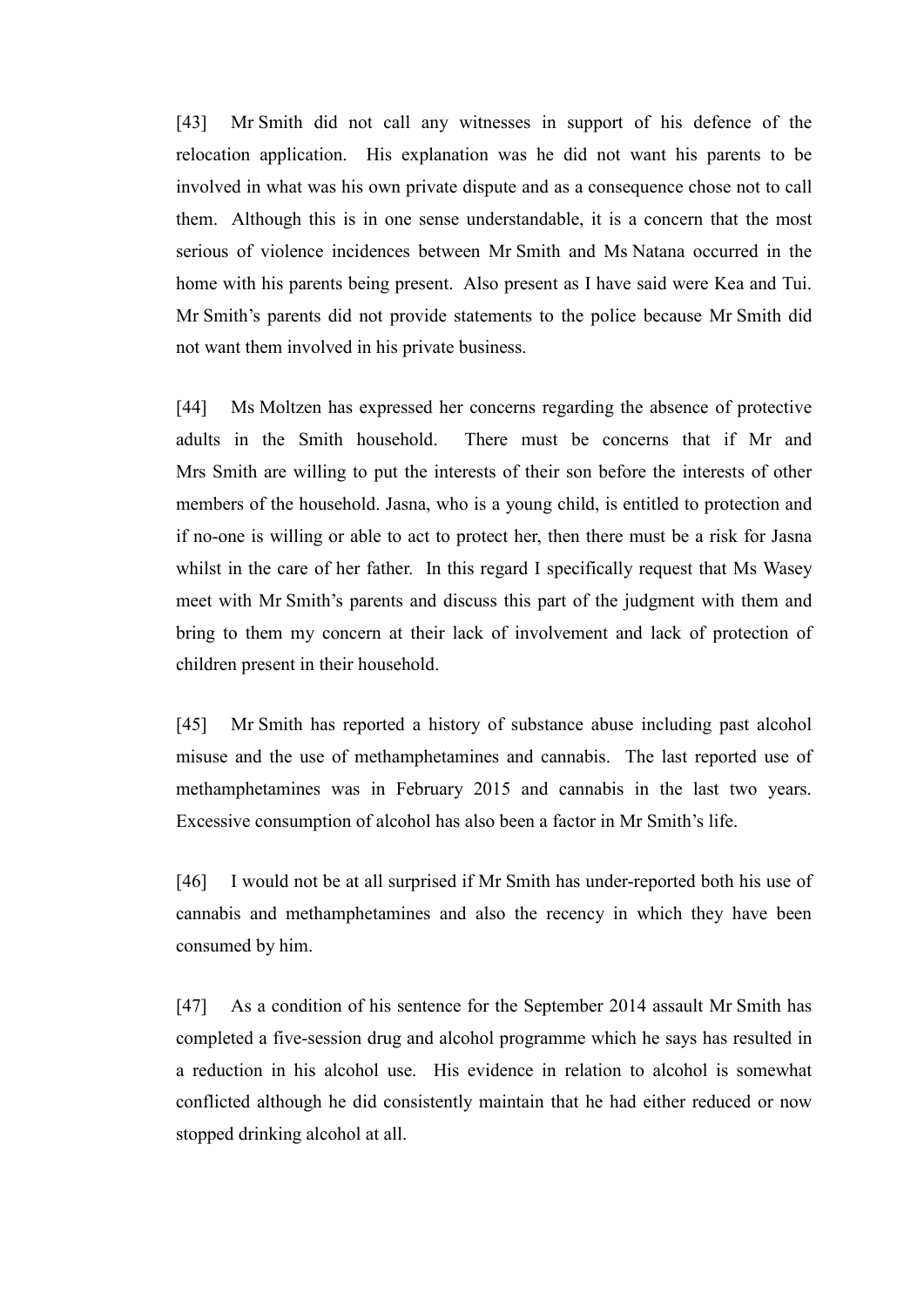[48] Ms Moltzen expressed her concern that a one-year period of abstinence from drug or alcohol abuse is not sufficient to be confident of any change particularly in circumstances where the no use of alcohol or drugs or the no recent use of violence may be attributable to other factors including bail or sentencing prohibitions.

[49] Ms Moltzen concluded that given the recent extent of substance abuse issues, the brevity of drug and alcohol intervention and the limited repertoire of relapse prevention strategies there is a concern about possible relapse into alcohol misuse and illicit drug use. This also could result in a relapse associated with increased risk of violence.

[50] Having carefully considered the safety issues, I have concluded that it is appropriate to make an order that Mr Smith have unsupervised contact. I accept that there are risks that Jasna might be exposed to domestic violence, but consider that the risks can be mitigated by protective conditions being included in the order and by Ms Wasey meeting Mr Smith's parents and impressing the need to ensure that Jasna is not exposed to violent behaviour whilst in their home.

[51] I warn Mr Smith that if he displays violent behaviours or in any way places Jasna at risk, a variation of unsupervised contact to supervised contact would be seriously considered by the Court.

## **Safety issues in the household of Ms Burt**

[52] No suggestion exists that Ms Burt was violent in her relationship with Mr Smith or has in any way been violent towards Jasna. The only incidences of violence which involve Ms Burt appear to be as a victim of alleged violence perpetrated against her by Mr Smith.

[53] At some stage early in 2015, the dates of which remain unclear, Ms Burt formed a relationship with Mr Al Wright. She became pregnant with Mr Wright's child at a time when they do not appear to have been living together. In early September 2015 Ms Burt and Mr Wright had a three week break in their relationship. They subsequently reconciled and commenced living together in September 2015 and have remained together since. There are no reported incidences of violence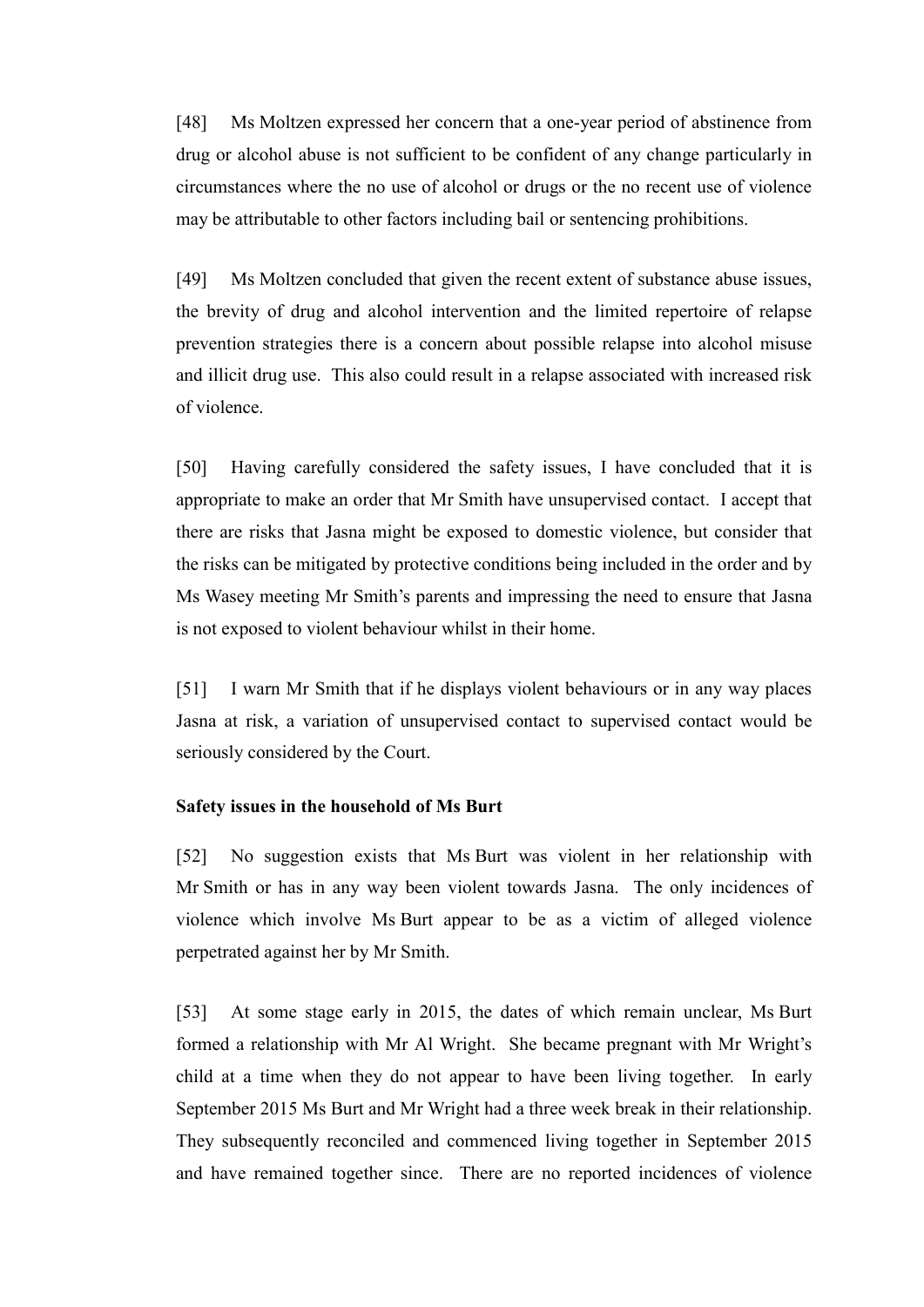between Ms Burt and Mr Wright. It is Ms Burt's evidence that no such violence has occurred in their relationship.

[54] Mr Wright has a child, Atua Wright aged three. Enquiries made are that Mr Wright has no known Child, Youth and Family Services involvement nor convictions for violent offending. Mr Wright's evidence is that he has regular fortnightly contact with his son. This has been arranged between him and his former partner without the need for Court intervention. No protection orders appear to have been taken out against Mr Wright by any other person. The only issue in relation to Mr Wright is that he is currently serving a six-month sentence of community detention following a fourth conviction for excess breath alcohol.

[55] Ms Burt denied observing any alcohol misuse issues by Mr Wright during their relationship and noted that Mr Wright's alcohol offending occurred before she had met him.

[56] Mr Wright was vague with Ms Moltzen about his past and current pattern of alcohol use, describing it simply as "here and there drinking" and his offending as "being a silly mistake". Ms Moltzen was concerned that Mr Wright minimised his substance use issues. Notwithstanding that Mr Wright has now completed Courtordered drug and alcohol counselling, and reports that his use of alcohol is now significantly reduced or nil, the use of alcohol by Mr Wright remains a risk issue for Jasna.

[57] Although Mr Wright's alcohol convictions indicate a risk of further offending I do not consider that they are issues of violence under s 5(a) that need to be considered in respect of Ms Burt's household.

## **Section 5(b) - parental responsibility**

[58] This principle provides that a child's parents and guardians are primarily responsible for their care, development and upbringing and that the parties should be encouraged to agree on their own arrangements for their children.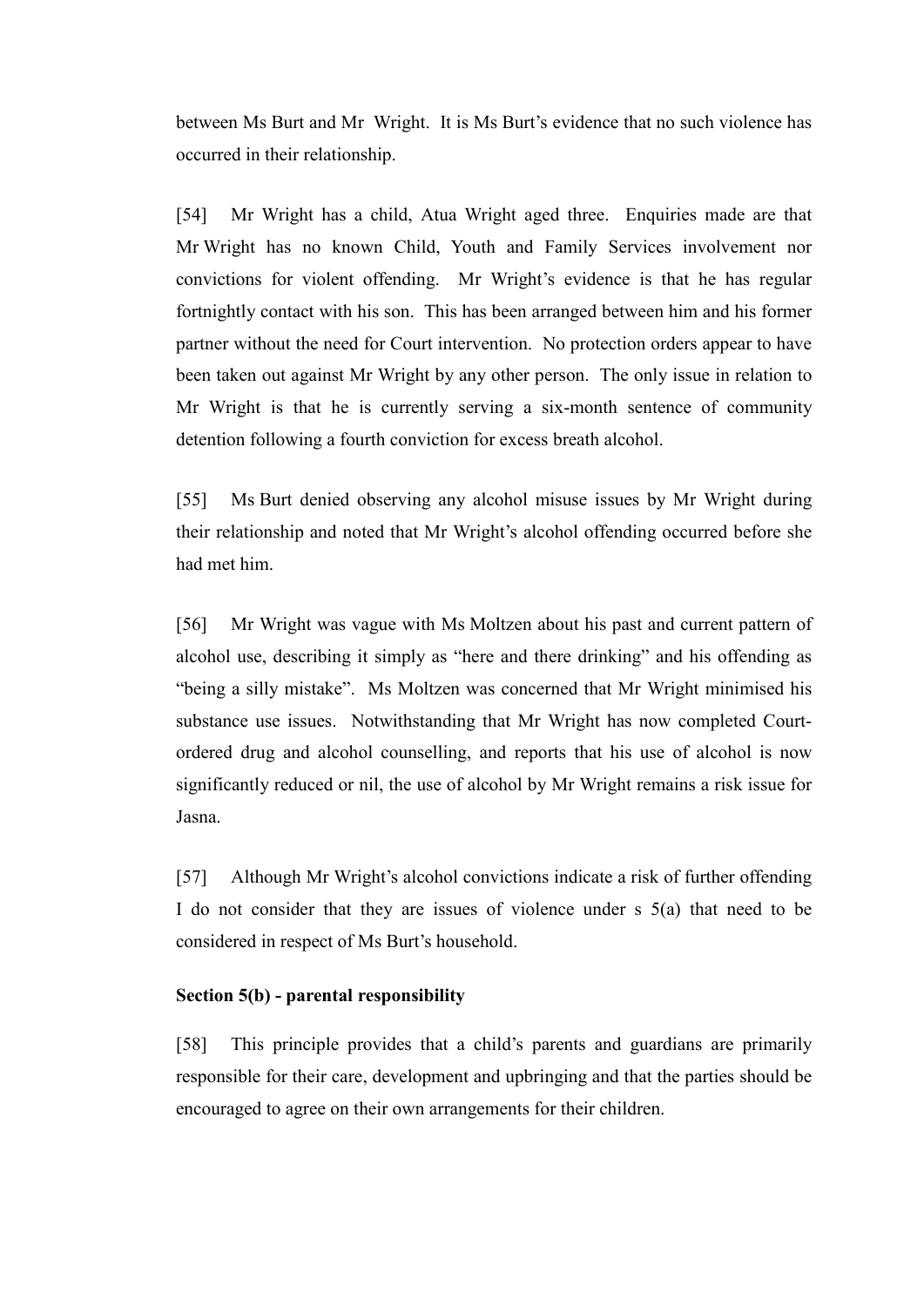[59] Despite the difficulties that have existed between Ms Burt and Mr Smith they have in a number of ways been able to be involved in the care of Jasna and to agree over their own care arrangements. Examples of their ability to work together include:

- (a) Ms Burt's return to New Zealand on four occasions with Jasna to see her father between late 2011 and January 2013;
- (b) The funding of that travel by Ms Burt;
- (c) The fact that the parenting order of 16 May 2014 was made by consent and provided an arrangement that recognised Jasna's relationship with her father and also Ms Burt's primary care;
- (d) The adherence, without very many problems, of the parties to those arrangements;
- (e) The communications between the parties as evidenced between some of the texts contained on the file which show that they have an ability to work together at times;
- (f) The use of trusted family members and in particular Mr Smith's sister Kat to facilitate contact and deal with issues between them when they have arisen.

[60] Examples exist however of Ms Burt and Mr Smith's inability to work together at times. These have included:

- (a) Ms Burt's unilateral relocation to Australia in May 2013;
- (b) Mr Smith's retention of Jasna following the contact visit in May 2014.
- (c) That communications between the parties can at some times be fraught with difficulties and demonstrate their inability to communicate for Jasna's benefit.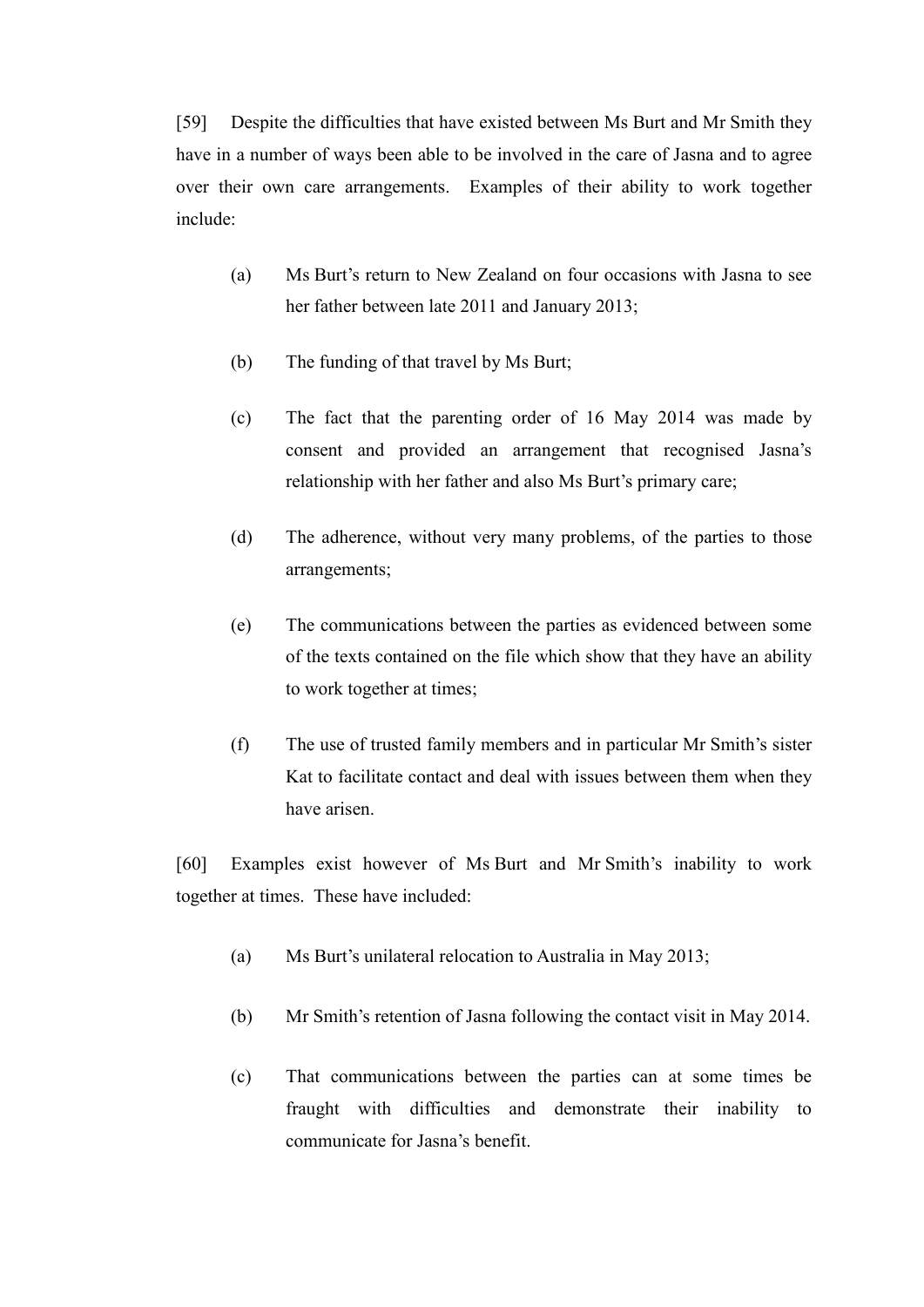[61] Relevant also is that despite Mr Smith and Ms Burt's inability to agree on the relocation issue, little is in dispute as to the care or contact arrangements which should exist for Jasna if she is relocated to Australia or is required to remain in New Zealand.

[62] Overall it is my assessment that despite the communication difficulties between the parties and some of the difficulties that were evident in their relationship they have, with the help of their whānau, which they have accepted when necessary, been able to work together in a responsible way for Jasna's care and at most times to agree and adhere to their own arrangements.

#### **Section 5(c) considerations – parents must consult and co-operate**

[63] This principle provides that the child's care, development and upbringing should be facilitated by ongoing consultation and co-operation between the parents. There is an overlap between matters for consideration in this section and those involving issues under ss 5(b), (d) and (e).

[64] As I have said in respect of 5(b) there are examples contained in the evidence of the parties' ability to work together but also a number of examples of difficulties that have arisen as a consequence of their inability to do so. The predominant role of parenting has been undertaken by Ms Burt since Jasna's birth, and apart from exercising contact with Jasna, Mr Smith has not until recently taken any particular responsibility for her care outside the immediate period in which Jasna has had contact with him. This is reflected in Mr Smith's lack of any involvement in Jasna's schooling until recently, his inability to recall the name of Jasna's teacher and his only recent organisation of directly receiving school information in relation to her.

[65] Overall Mr Smith appears to be a less motivated person in respect of the care of his daughter than Ms Burt who has clearly assumed the major role for that. This is reflected in the 133 report conclusions made by Ms Moltzen as a consequence of her home visits and observations.

[66] In respect of the visits to Mr Smith Ms Moltzen reports: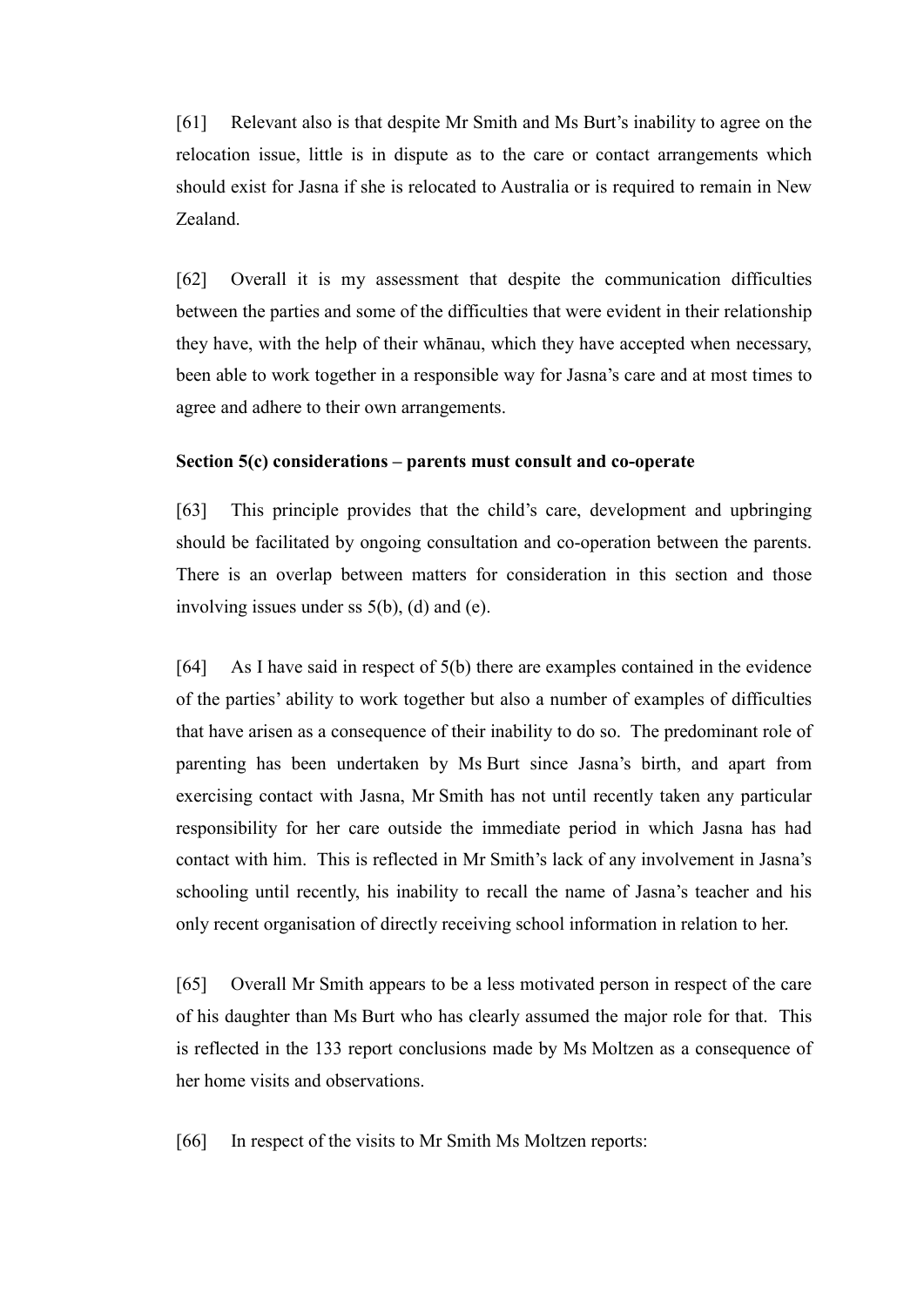Jasna spoke of enjoying a range of activities during contact with her father. Mr Smith reported that during contact Jasna played outside with her halfsiblings, helped him repair his vehicle and they visited family in [location deleted] and Tauranga. For much of the period of observation Mr Smith sat at an outdoor table while Jasna sat on a stationary quad bike. There was no attempt by Mr Smith to engage Jasna in any activities and she appeared somewhat bored during this time.

She goes on to say:

Mr Smith has not sought involvement in Jasna's formal learning. He has not attended parent-teacher conferences and Jasna's teacher reported that Mr Smith had made no direct contact with her. In conclusion there is considerable scope for improvement in the stimulation dimension of Mr Smith's parenting.

[67] Overall Ms Moltzen's conclusion was that Mr Smith presented with a lack of guidance and boundaries in his parenting.

[68] Further comments made by Ms Moltzen which are relevant was that Mr Smith did not present as a strong pro-social influence for Jasna. Ms Moltzen referred to his criminal convictions for violence, his reported past substance abuse, his affiliation with persons engaged in substance abuse and the fact that he had remained unemployed for some two years.

[69] Overall I accept Ms Moltzen's evidence that Mr Smith's home environment lacks stimulation and had demonstrated a lax approach to Jasna's care which has occurred, at least in part, because of his own lack of motivation caused historically by his use of substances and alcohol.

[70] Observations made by Ms Moltzen of Jasna's relationship with Ms Burt were reflected in her comments that Ms Burt adequately met Jasna's needs for stimulation both at home and in the community, that she was involved in Jasna's schooling attending parent-teacher evenings and ensured that Jasna always attended school with correct gear, equipment and funds. Ms Burt was described as setting appropriate boundaries for Jasna and having reasonable expectation of responses from her as a consequence.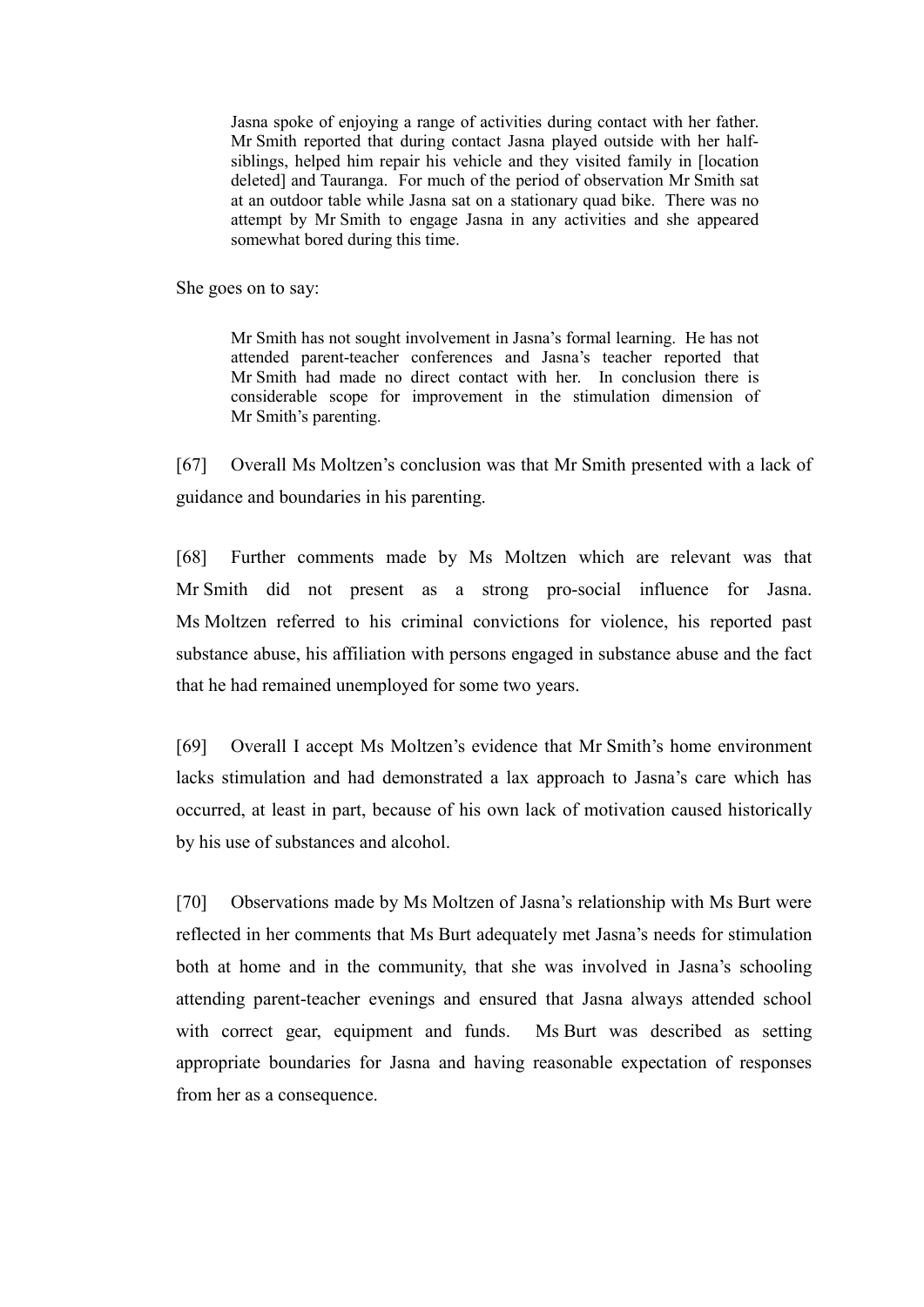[71] Overall I accept that Ms Burt has the predominant responsibility for Jasna's care, development and upbringing and that apart from the issues identified by Ms Moltzen, regarding the need for stability, has met Jasna's needs well.

[72] Both parents need to work together better in respect of both the principles contained in ss 5(b) and (c). Jasna would benefit from more active involvement by her father and the ability of both parents to properly communicate and co-operate in their parenting of her.

# **5(d) considerations – continuity of arrangements for a child and 5(e) continued relationships with parents and extended family members**

[73] Principle 5(d) provides that there should be continuity in arrangements for a child's care, development, and upbringing. There is a significant overlap between this principle and the principle in (e) which provides that a child should continue to have a relationship with both of his or her parents, and that a child's relationship with his or her family group should be preserved and strengthened. I intend to deal with these principles together.

[74] Jasna has a large extended family both here in New Zealand predominantly in the Waikato area and in Australia predominantly in the greater Brisbane area. As a consequence of this Jasna has during her lifetime lived and formed relationships with family members in both places. I think it is worthwhile to endeavour to summarise Jasna's family tree.

## *Mr Smith*

[75] In respect of Mr Smith his parents Gerrard Smith and Roxie Smith live together in [location deleted]. Mr Smith resides with them. Jasna has regular contact with her paternal grandparents who are significant others in her life. Mr Smith has a sister, Pia, who lives in Tauranga who has one child, Che, a brother, Zak, who lives in Hamilton and has no children and a sister Kate, known as Kat, who has no children and lives in Hamilton. Kat is a trusted and important adult in Jasna's life. Jasna spends time with all of those members of her family.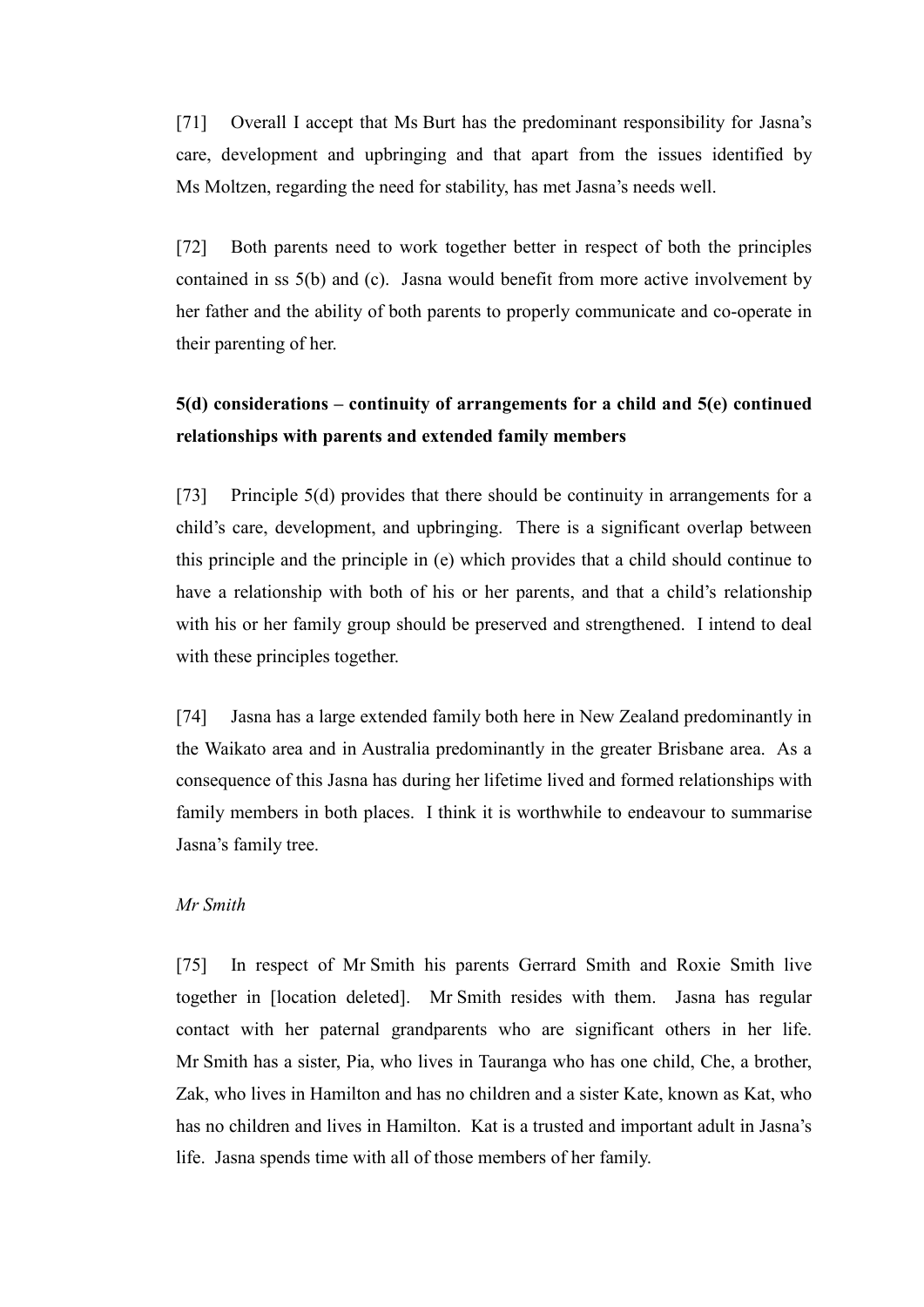[76] Mr Smith has two other children, Kea and Tui, the children of Ms Natana. Jasna has frequent contact with her half siblings and the relationship that Jasna has with both of them is identified by Ms Moltzen as important. Other extended family members live in the Hamilton-Waikato area.

#### *Ms Burt*

[77] Ms Burt's mother, Joanna, is married to Archie Porterhouse. They live in Brisbane. It is the important relationship Ms Burt has with her mother that is behind her application to relocate. She seeks the support of her mother. Jasna undoubtedly has a close relationship with her grandmother as a consequence of time spent with her during her time in Brisbane and also as a consequence of her grandmother's efforts to come to New Zealand to see family and in particular Ms Burt and Jasna. Joanna Burt and Mr Porterhouse have a daughter, Beth, aged 19 who lives in Brisbane. She too is likely to have a relationship with Jasna as a consequence of the times Jasna spent there.

[78] Ms Burt's grandmother, Urangi Burt, has a good relationship with Ms Burt. She lives in [location deleted]. Living with Urangi Burt is Ms Burt's full sister, Mere and her two children aged six and one. Ms Burt has regular contact with Mere, who is a trusted person and was nominated by Ms Burt as the go-to person if Jasna was in New Zealand on holiday with Mr Smith and things went wrong.

[79] Other extended whānau including aunties, uncles and cousins live both in New Zealand and Australia. Ms Burt's mother's sister, Sarah and her brother Leon, his partner Star, and their children also live in the Brisbane area.

[80] Early last year Ms Burt formed a relationship with Al Wright. He and Ms Burt have a child, Steve Wright, born on [date deleted] 2016. Mr Wright gave evidence. He intends to relocate with Ms Burt to Brisbane. Mr Wright also has family both in the Waikato and in the Brisbane area. Importantly in New Zealand Mr Wright has his son aged three and of course now has Steve. Mr Wright made an application to prevent his son leaving New Zealand for Australia but gave evidence that his son and the mother of that child are now considering going to Australia. No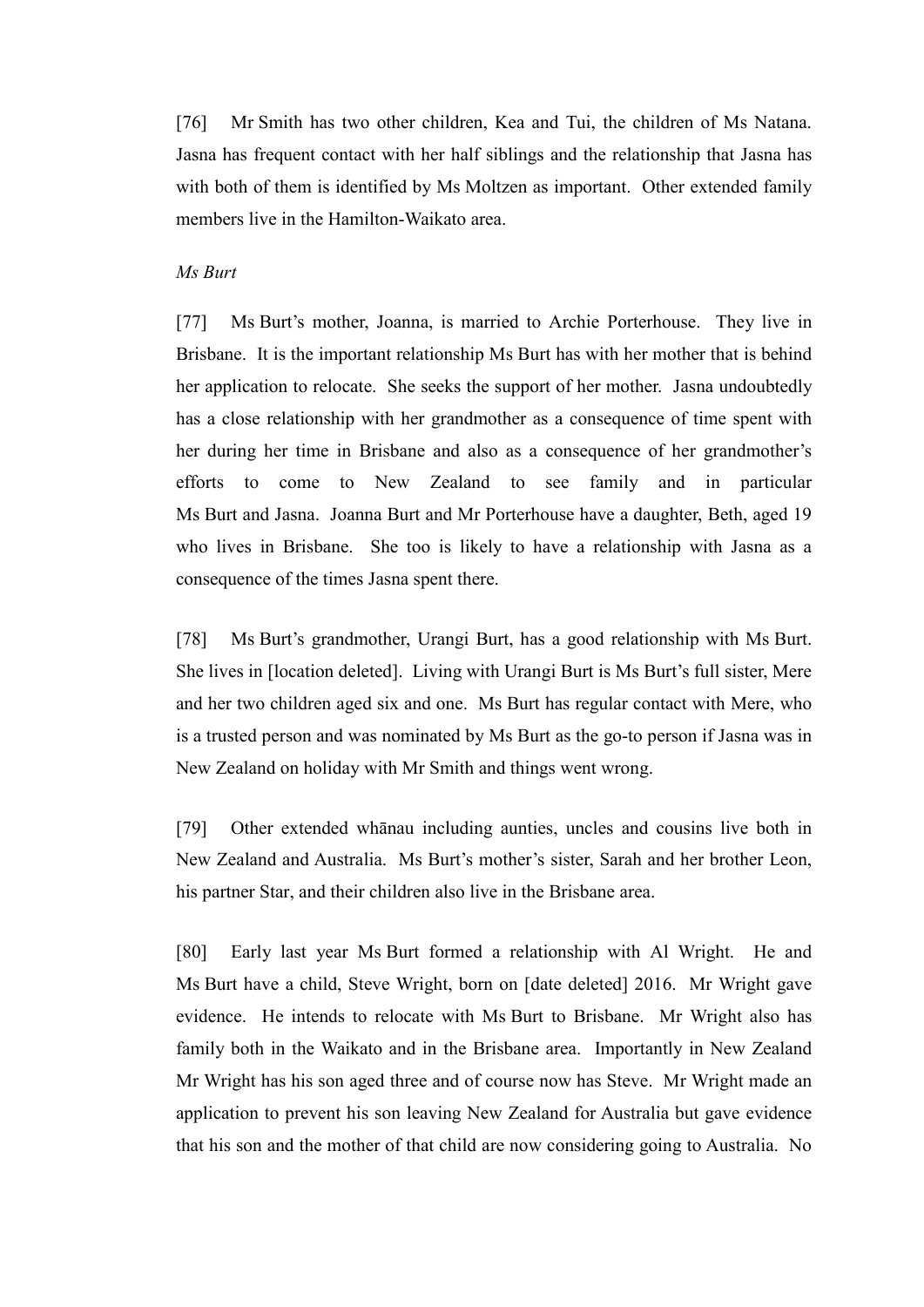active steps have been taken to ensure that occurs, nor was no evidence provided to the Court by the mother of her intention to go.

[81] Mr Wright's father lives on the Gold Coast and it is for his father that Mr Wright intends to work if relocation is allowed. No evidence however was provided regarding the father's willingness to employ Mr Wright other than the oral evidence given by Mr Wright.

[82] Mr Wright is a disqualified driver in New Zealand. As a consequence of his four convictions for excess breath alcohol, he cannot drive in Australia on a New Zealand licence. Mr Wright does not currently have an Australian licence.

[83] Mr Wright gave evidence that his father who lives on the Gold Coast will travel from the Gold Coast to Brisbane to pick him up for work and return him at the conclusion of work. This involves two return trips a day between the Gold Coast and Brisbane. This in my assessment is somewhat unrealistic.

[84] Other persons who I identified as being relevant in Mr Wright's whānau are his two sisters, Erina who is aged 18 and pregnant, and Tiffany who is aged 19 with a child of four months. Mr Wright's two sisters live with his mother Brie Wright in Hamilton. As I understand the evidence Mr Wright and Ms Burt see Erina, Tiffany and Brie Wright every week. They provide support for Ms Burt and Mr Wright.

[85] I am satisfied that Ms Burt wants to live in Brisbane and in particular is close to her mother and wants to live near her. I am satisfied also however that in both Brisbane and New Zealand, and in particular in the Waikato area, there are extended and close family supports for Jasna and all of the adults involved in these proceedings.

[86] Although what is good for a parent is important in determining a child's ultimate welfare and best interests it is those [interests] of a child that must take priority. In that regard the principle that there should be continuity between a child and both his or her parents is an important one in this case.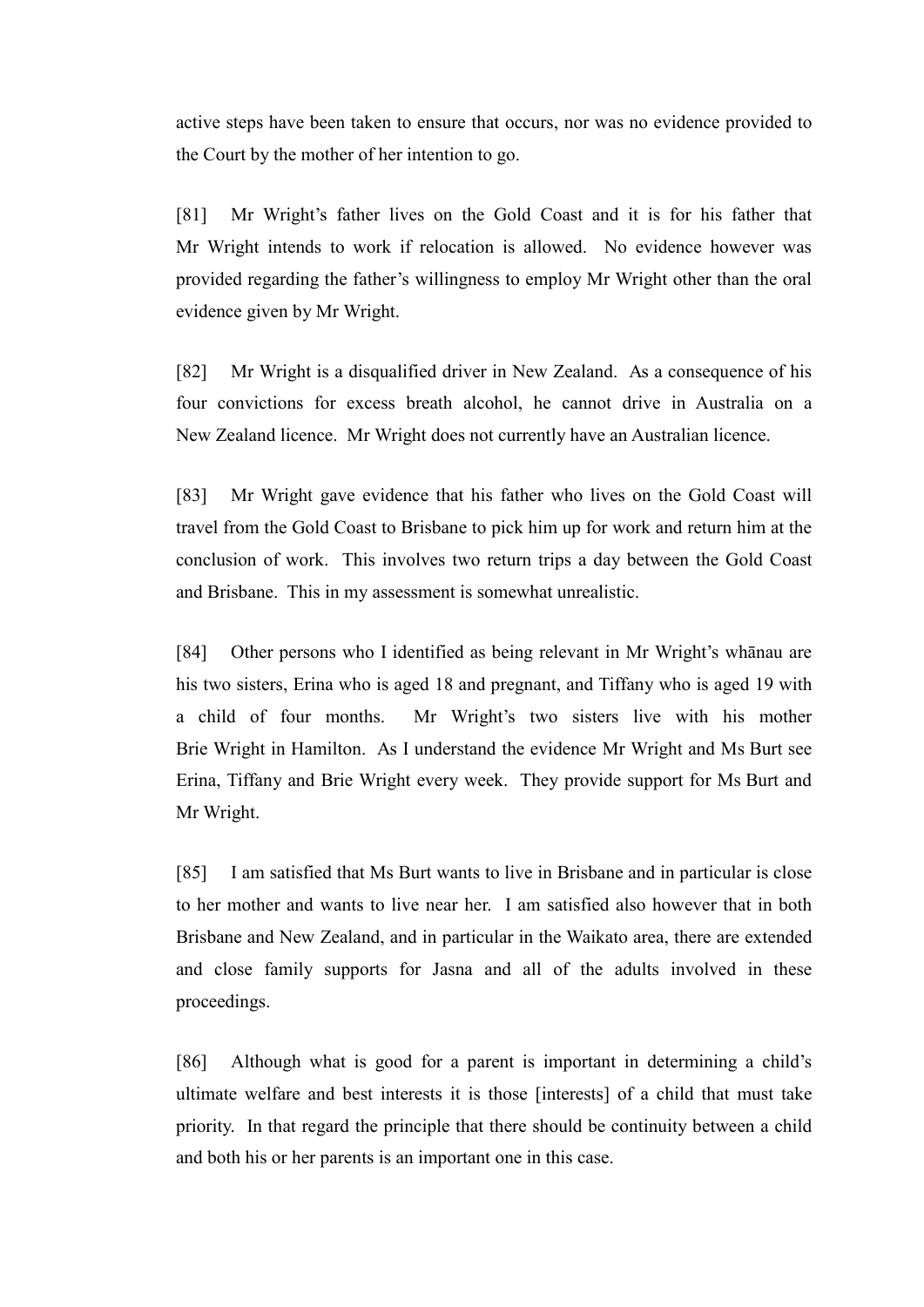[87] Less important, but still very relevant, is the preservation and strengthening of a child's relationship with other family or whānau. There is not in law any ranking of the importance of particular relationships. A case-specific approach must be adopted in every case which has regard to a child and his or her particular circumstances. I am satisfied that in Jasna's circumstances particular regard must be had to her relationships with her half-siblings, which I assess as important, as well as her family in New Zealand with whom she has established a relationship, particularly over the last two years.

[88] The attachment that Jasna has to each of her parents has been considered carefully by Ms Moltzen and is referred to in paras 9.1 and 9.2 of her report. In summary they describe Jasna as having a positive relationship with her mother with Jasna not identifying any negative aspect or concern regarding that relationship. No issues within Ms Burt's household are identified other than issues of stability which would diminish Jasna's closeness with her mother. It is clear that Jasna's close relationship with her mother is her primary relationship.

[89] Ms Moltzen describes Mr Smith's relationship with Jasna as having been impacted in a detrimental way as a consequence of the disruption in the relationship over a period of time. However over the last two years, when there has been regular contact, Jasna has formed a positive relationship with her father and has expressed her desire to spend more time with him. Observations indicated that the relationship between Mr Smith and Jasna was meaningful and close but the security of that relationship has been impacted on by the past disruption which has occurred as a consequence of either the relocation by her father or by her mother and could be impacted on by a further relocation.

[90] In considering issues of continuity and stability, her relationships with her family and continuity within Jasna's community which includes her schooling, her physical location, her friendships and her social involvements, need to be taken into account.

[91] Ms Moltzen, in her report<sup>[7](#page-26-0)</sup> says:

 $<sup>7</sup>$  Report of Ms Moltzen at para [8.11]</sup>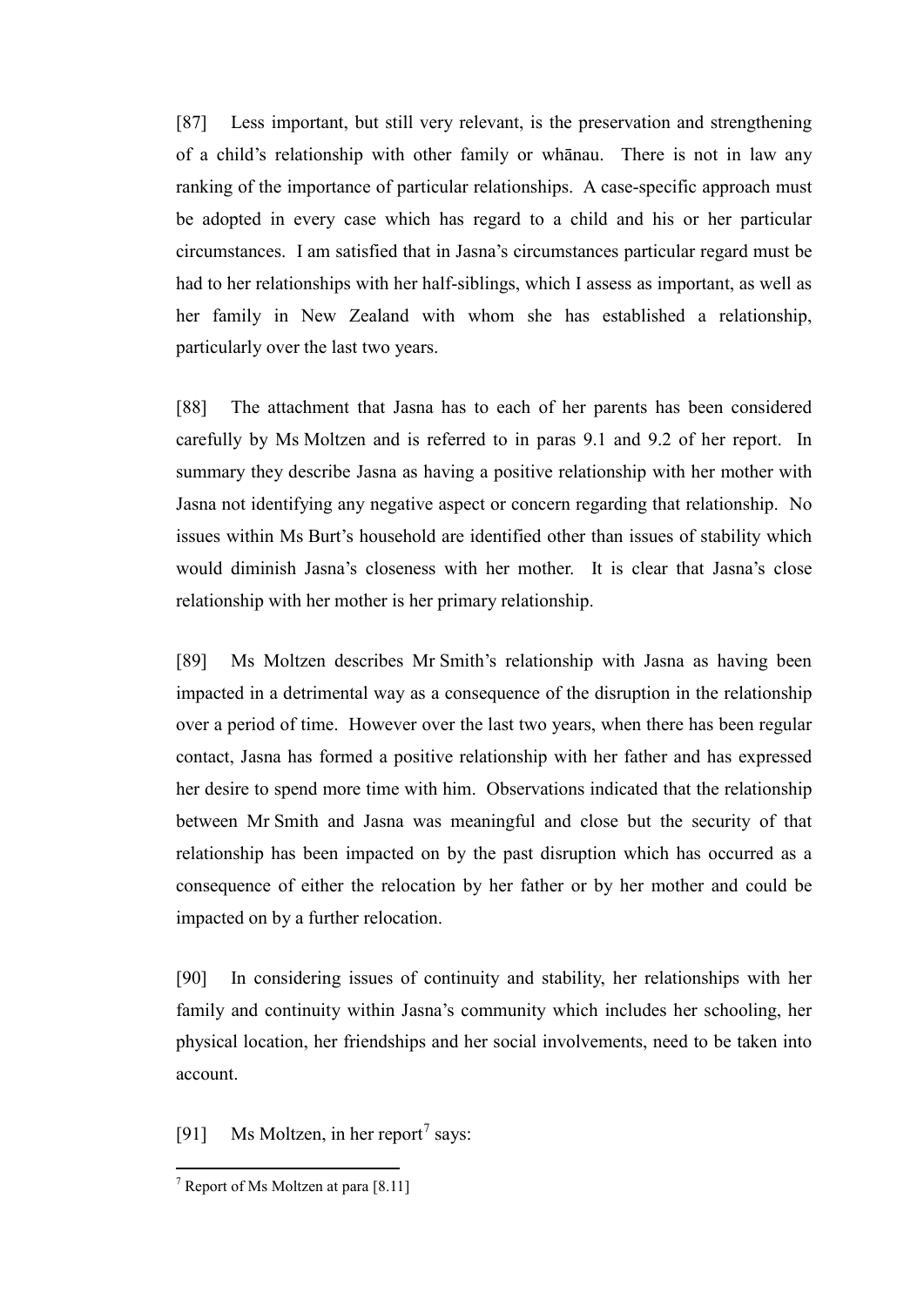Jasna has experienced a high level of residential mobility relocating between Australia and New Zealand several times and changing school five times within four years. She was exposed to multiple reconciliations and separations in her parents' relationships. Her relationship with her mother has been her only continuous relationship and she has experienced repeated disruptions in her relationships with her father and with her paternal and maternal families.

She goes on to say:

A substantial body of literature has found that high levels of residential mobility in childhood are associated with lower levels of educational achievement and increase the probability of social, emotional and behavioural problems.

[92] Comments were made by Ms Moltzen regarding the importance of Jasna having a relationship with her siblings and the need for regular contact in order to build a lasting and positive relationship which would continue in later life. Identified risks included multiple relationship loss as a consequence of relocation, with this being particularly relevant in relation to Jasna's siblings. In respect of schooling and friendship issues Jasna spoke of always changing schools and leaving friends. Ms Moltzen identified frequent changes of schooling as being associated with the loss of social capital, and noted that research suggested that a high level of residential mobility was a risk factor and an important consideration now that Jasna has a network in New Zealand and was benefiting from the stability of school, friends and family.

[93] Having considered the evidence I accept:

- (a) That Jasna has a close relationship with both parents, that her relationship with both parents is meaningful and that remaining in New Zealand will be conducive to a continuation of those relationships.
- (b) That Jasna has meaningful relationships with important others in both New Zealand and in Australia, but that at this stage in her life, the relationships she has with her siblings and wider whānau in New Zealand are more significant than with those in Australia.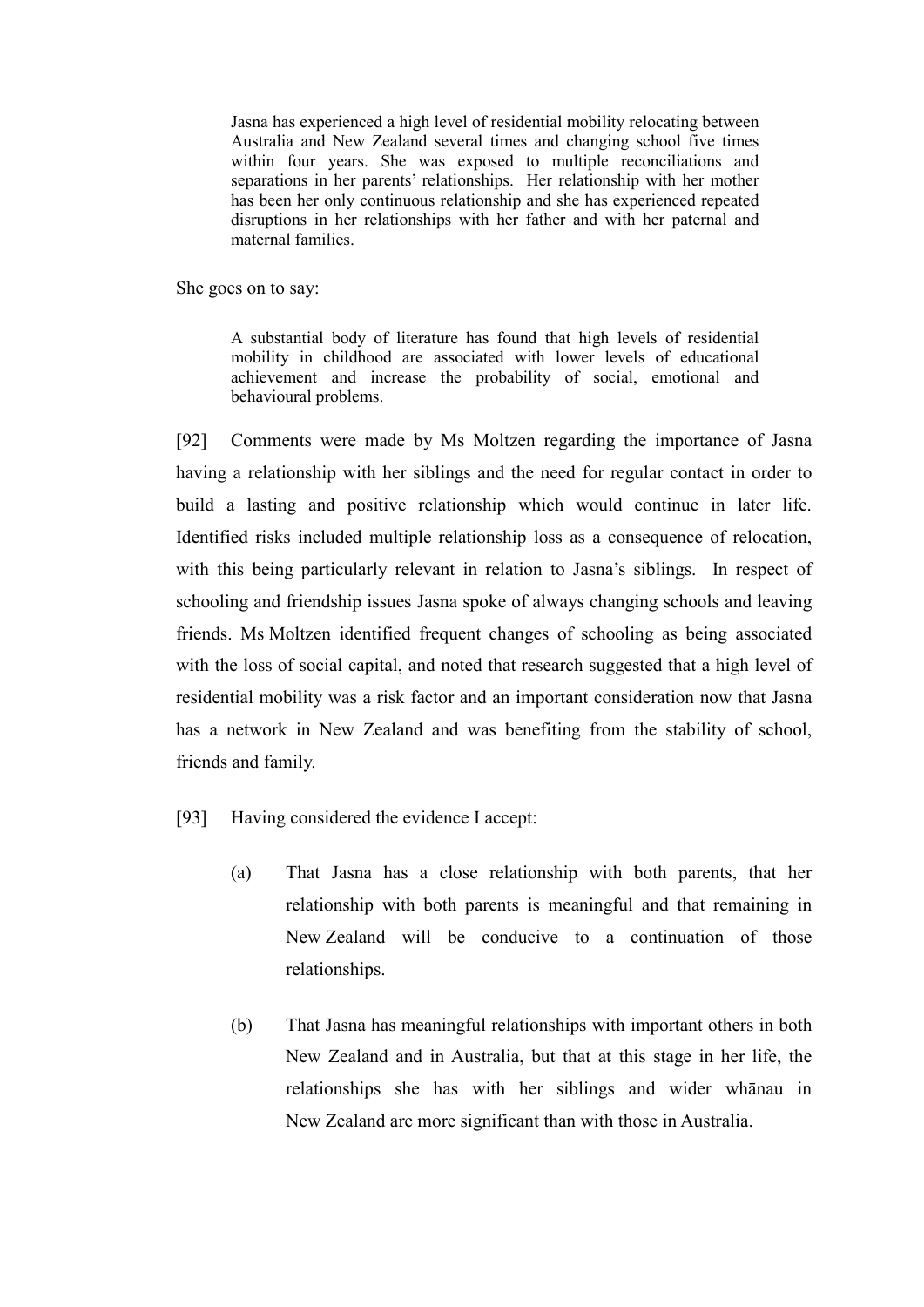- (c) That Jasna has a strong need for stability as a consequence of her repeated changes of residence in her life and that remaining in New Zealand would meet her need for continuity and stability.
- (d) That relocation and changing of schools and residences may impact negatively on Jasna.
- (e) That this risk is highlighted by Ms Burt's lack of insight into the impact of multiple relocations.
- (f) That the benefit of Jasna remaining in New Zealand outweigh those of relocating to Brisbane, despite the fact that relocation would provide Ms Burt's support of her mother and would increase contact between Jasna and her maternal grandmother and other Brisbane whānau.
- (g) I accept Ms Moltzen's evidence that Ms Burt is focused on the positive aspects of the relocation without having carefully considering the negative risks that might be involved.

## **5(f) – consideration of a child's identity should be preserved and strengthened**

[94] This principle provides that a child's identity should be preserved and strengthened. Relevant issues relating to identity include culture, national identity and language. I expected there might have been more evidence about this principle and that one of the significant benefits of moving Jasna back to the Waikato would have been the enhancement of Jasna's Māori heritage. However issues of cultural identity and language were not a significant factor in this case and were not argued by either party with any particular thought. In the circumstances I am satisfied that there is no disadvantage to Jasna in respect of her Māori heritage irrespective of whether she lived in Brisbane or lived in the Waikato.

## **Other matters**

[95] Having considered the principles I now want to turn to other matters that need some brief consideration.

#### *Merits and reasonableness of Ms Burt's wish to relocate*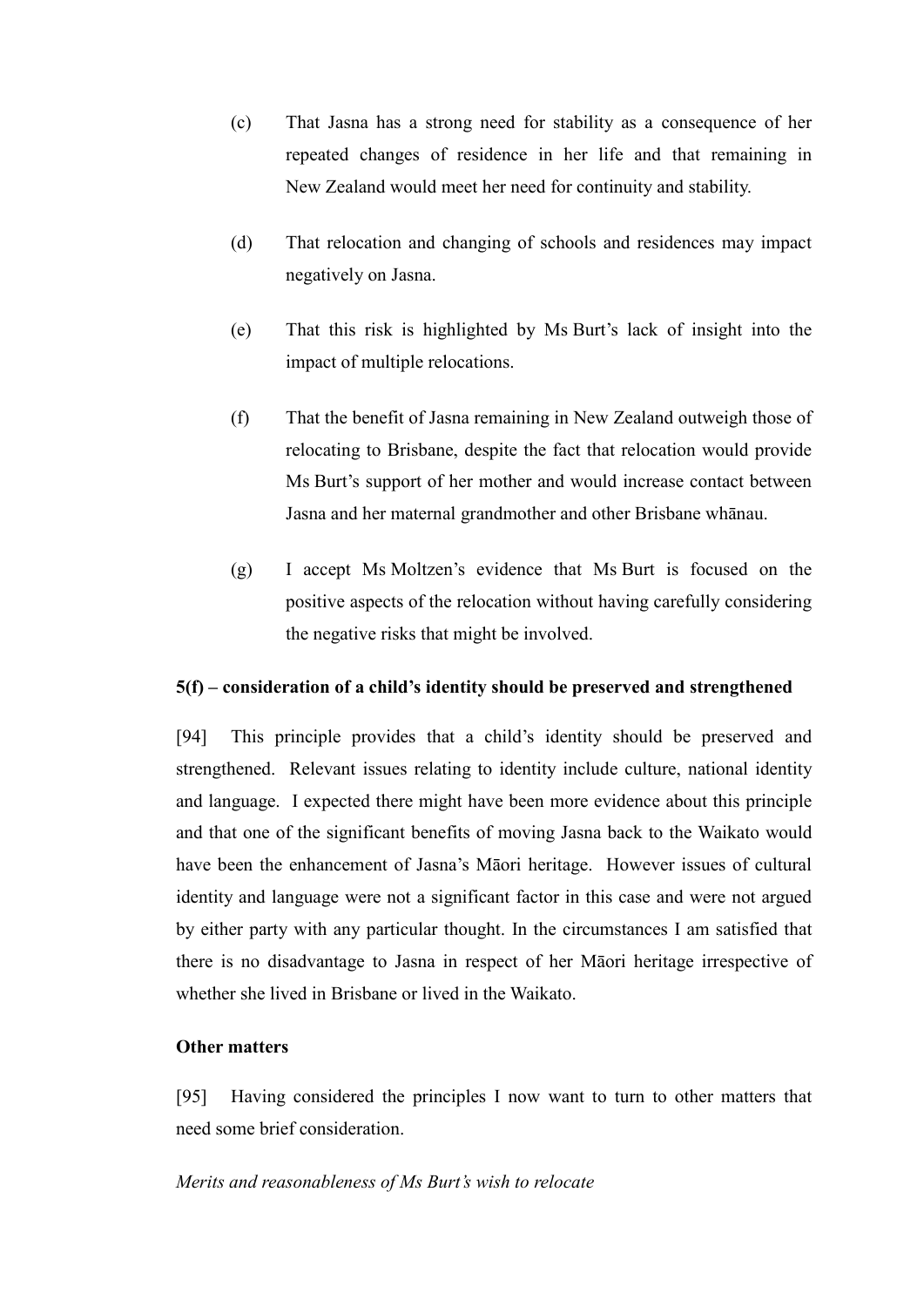- [96] Ms Burt's expressed desire to relocate is because:
	- (a) She wants more family support which I have already dealt with; and
	- (b) Because of her belief that a better life can be provided for her and for Jasna in Brisbane than in New Zealand.

[97] The case for a better life in Australia was not well put or pleaded and unfortunately left the Court in a position where very little reliable evidence existed that could be relied upon. Only limited financial information and information regarding the availability of houses or employment in Australia was provided to the Court. Little information was provided regarding benefit entitlements nor had any great thought been given to Mr Wright's convictions and the impact of those on his ability to relocate or the fact that he is currently on home detention and has not completed community work. No letter of support or other information was provided in relation to Mr Wright's employment situation or ability to obtain work in Australia or to obtain a driver's licence.

[98] In cross-examination questions were put regarding potential financial positions. I am not satisfied, having heard that evidence, that there is significant financial benefit to the parties in relocation. Ms Burt's evidence is that she might obtain employment in Australia at a rate of \$19 an hour, which could be a \$4 to \$5 an hour improvement on her current position, but that she was only planning to work 20 hours a week so that her position would improve by \$80 a week. Against that there is the cost of transport from New Zealand to Australia four times a year at an estimated amount of \$2000, the loss of accommodation benefits in New Zealand estimated at \$180 per week and family tax credits of \$190 per week. Factored into this mix is also the oral evidence given by Ms Burt that she might be entitled to benefits in Australia including an accommodation grant of about \$80 and a family tax credit of \$200. However no evidence has been provided to support this.

<span id="page-26-0"></span>[99] Ms Burt gave evidence that she has a student loan of \$11,000 and no information was provided to the Court as to repayment implications upon her if she were to relocate.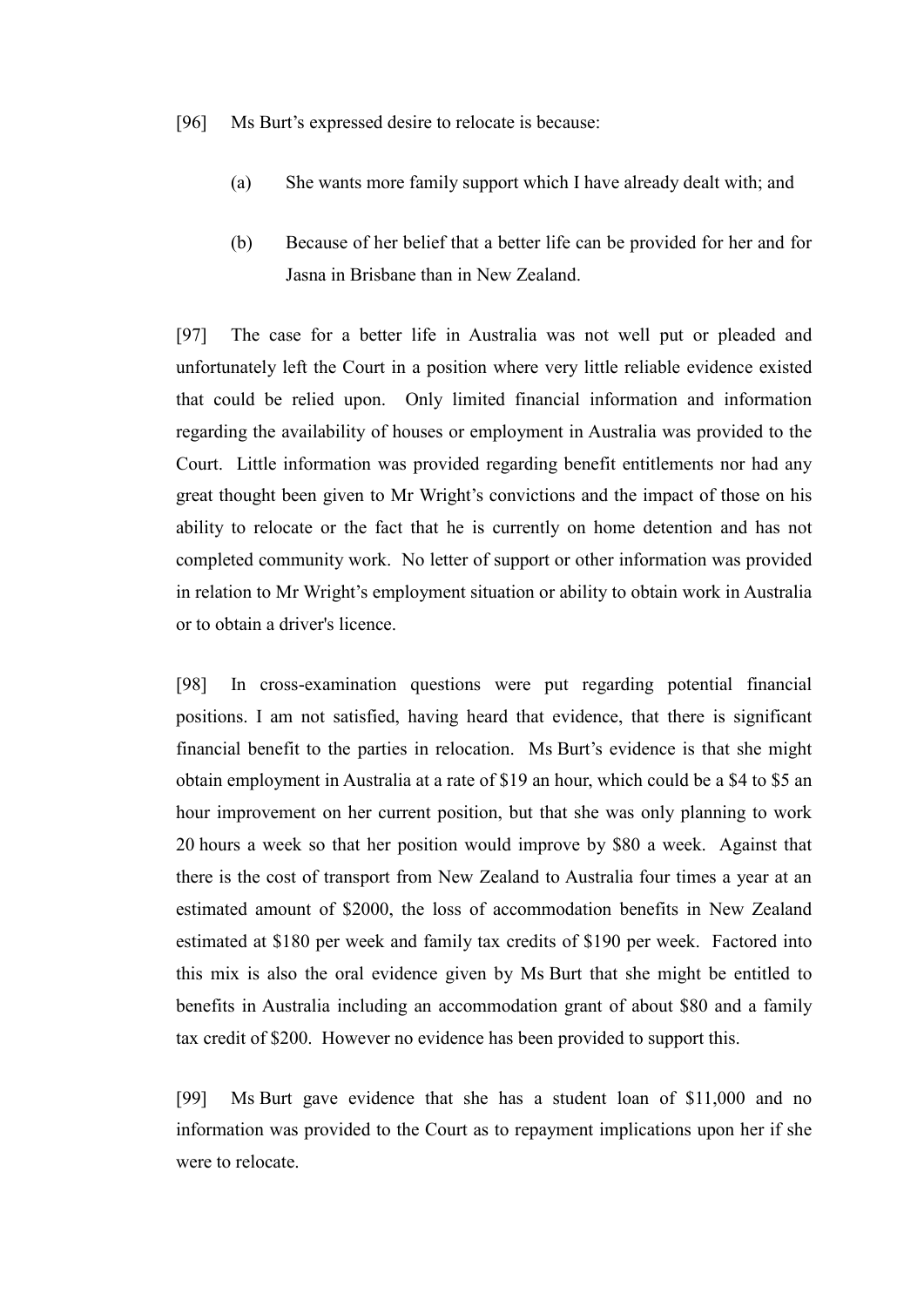[100] In relation to Mr Wright his evidence is that he works currently 40 hours a week earning \$15.20 per hour. He thought that in Australia he might earn \$20 per hour, which is less than what Ms Burt predicted of \$24 per hour. Mr Wright's position might improve by some \$200 a week but against that again has to be measured the cost of transport between the Gold Coast and Brisbane and also the uncertainty of the proposals in Brisbane which did not include any letter confirming his employment or the amount that he would be receiving. Mr Wright has no current savings, a car worth \$6000 subject to a hire purchase of \$2000 and fines of \$900. The only savings that are enjoyed by the parties are \$200 which Ms Burt says that she has saved.

[101] Ms Burt and Mr Wright have no money at the moment to pay tickets to Australia and are not in a position where they could currently set up house or meet any unexpected costs that might flow out of the proposed relocation.

#### *Practical consequences of relocation*

[102] I must consider also the practical consequences of relocation and in particular the ability of Jasna to maintain a relationship with Mr Smith and Jasna's extended family in New Zealand. I have referred already to the cost of travel which at \$500 per trip and four times a year would equate to \$2000. Given the parties' current financial position I have some doubts as to whether or not this is sustainable but do take into account that Ms Burt managed to pay for and ensure that Jasna travelled to New Zealand in 2012 when she was in Brisbane at that time.

[103] However I also take into account that there appeared at least to be the potential for an ongoing relationship between Mr Smith and Ms Burt at that time, and that subsequently there was a reconciliation. No such event is now likely to occur and Ms Burt does not have the same incentive or even willingness to facilitate contact between Jasna and her father that she did in 2012. In my view relocation will expose Jasna to a risk of loss of a relationship with her father and with her siblings and wider family unit in the Waikato.

[104] One of the other factors that featured in the evidence was Ms Burt's concern that if Jasna was returned to New Zealand for contact and spent extended time with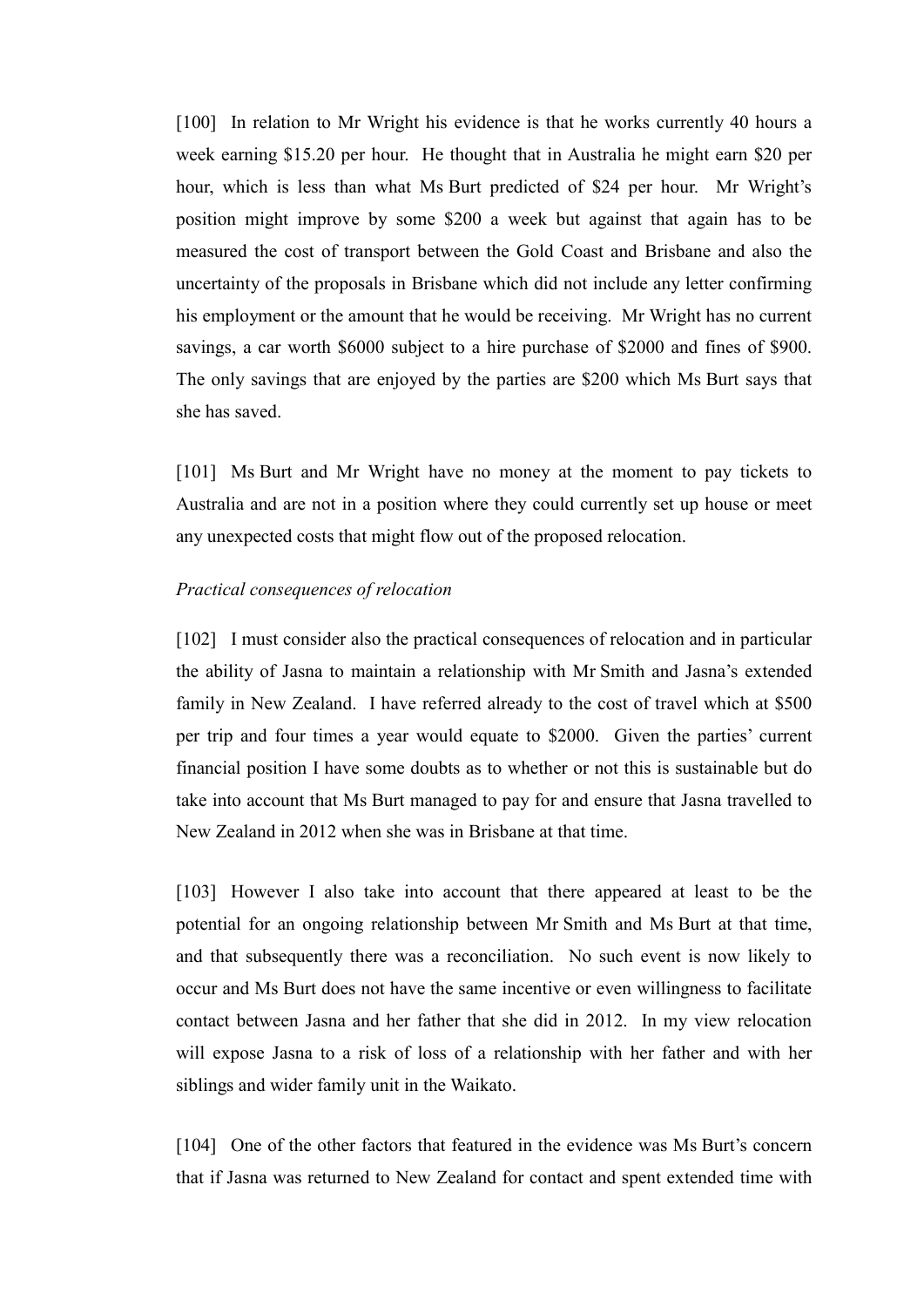her father she would be subjected to greater risk of exposure to violence. I do not take this into account as a significant factor. Irrespective of whether Jasna travels to Brisbane or not the proposal is that she spend at least a week at a time in the care of her father and as a consequence of that would be exposed to the potential for violence irrespective of whether a relocation occurred or not.

#### **Conclusion**

[105] Should the Court permit Jasna to relocate to Australia. The answer to this is no. In determining this I have regard to the following factors:

- (a) Jasna enjoys a close relationship with both parents.
- (b) Jasna enjoys a meaningful relationship with her half-siblings.
- (c) There are other close family members of Ms Burt's, Mr Smith's and Mr Wright, all of whom live in the Waikato and with whom Jasna has a meaningful relationship.
- (d) Ms Burt's mother is clearly a good and concerned grandparent and has gone out of the way to maintain a relationship with Jasna by regular travel to New Zealand and by Skype contact. Although that relationship would be enhanced by a move to Brisbane I am confident that it will continue as a consequence of maternal mother's own commitment to that relationship remaining.
- (e) In the end I am satisfied that the benefits of Jasna relocating to Brisbane are not as great as the benefits of her remaining in the Waikato when the relationship between her father and siblings is taken into account.
- (f) I place significant weight on Ms Moltzen's evidence regarding the need for Jasna to have a continuing stable relationship with her father and siblings and also the need for her to have continuity in schooling, friends and residence.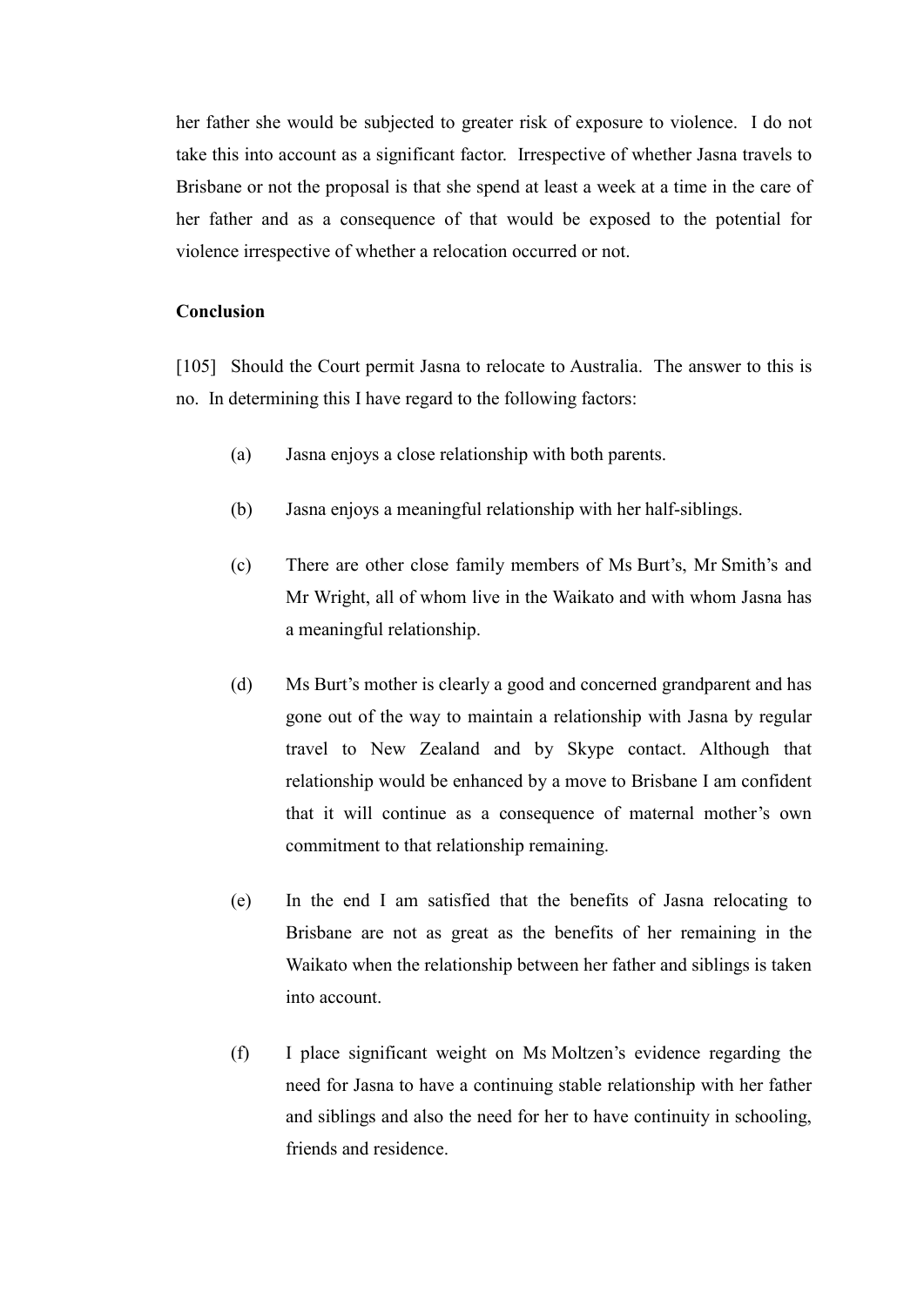- (g) I take into account that little information is available to the Court regarding the practicality of relocation and that there is uncertainty regarding work and income, lifestyle benefits and schooling that remained unaddressed in the evidence that was provided.
- (h) I assess that there is a real risk that contact will break down between Mr Smith and Jasna as a consequence of financial pressures on Ms Burt and the real financial commitment that would be required to sustain four contacts a year.
- (i) There has been an evident lack of communication between the parties over a period of time.

[106] In reaching this decision, I reiterate that even if Jasna had expressed a clear view to go to Brisbane, as her mother gave evidence that she had, it would not have impacted on the final decision that I have made.

## **Day-to-day care**

[107] Having determined that Jasna should remain in New Zealand the issue is what day-to-day care arrangements should now be put in place. Many of the factors relevant to the relocation issues are also relevant to the day-to-day care issues. In determining these issues I have regard to the position of the parties which is not a long way apart.

[108] Ms Burt's caregiving role to Jasna and the attachment that she has to her which has been the predominant care feature in Jasna's life. There are compelling reasons why Ms Burt should have day-to-day care including her commitment to Jasna's upbringing and the closeness of her relationship, the status quo which is generally working well and the identified risks of Jasna being in the care of her father including the exposure to violence which is mitigated by less time, his lack of motivation and his slow engagement with Jasna's schooling and the need to provide more stimulation to Jasna within his home environment.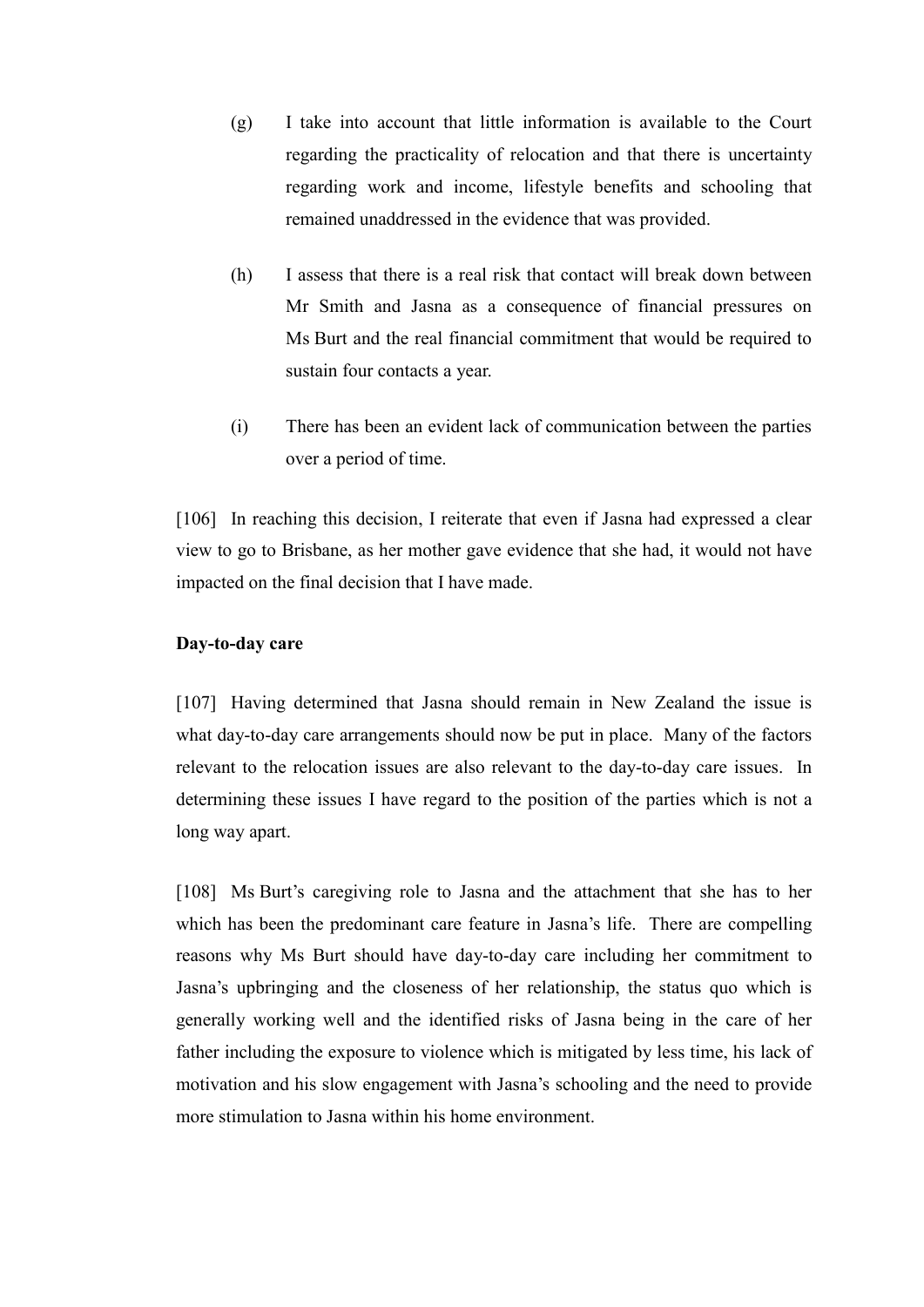[109] Jasna does have a close relationship with both parents and there is a need to promote continuity of care to ensure stability and the continuation of the meaningful relationship that each has. It is important to enhance the relationship that Mr Smith has with Jasna and the need to enhance and preserve the relationship that Jasna has with her siblings and paternal family.

[110] Finally in relation to the day-to-day care arrangements it is entirely appropriate that Jasna be able to travel to Brisbane, Australia for holiday periods. This should be able to occur with frequency and without there being a need for Ms Burt to have to come back to Court to have orders preventing removal suspended or discharged. Although I have denied the relocation application, Jasna needs the opportunity to travel overseas to spend time with her maternal family who are important to her. For that reason I intend to discharge the order that prevents her removal from New Zealand.

## **Orders and directions**

[111] Against all of that background I therefore make the following orders and directions:

- (a) The application to relocate Jasna to Australia is declined.
- (b) The interim parenting order of 16 May 2014 is discharged.
- (c) The order preventing Jasna's removal from New Zealand is also discharged.
- (d) I make a day-to-day care order granting to Ms Burt day-to-day care of Jasna.
- (e) I make an order granting to Mr Smith contact with Jasna as follows:
	- (i) Every second weekend 3.00 pm Friday until 9.00 am Monday.
	- (ii) Mr Smith will be responsible for uplifting Jasna from school and returning her to the school at 9.00 am each Monday.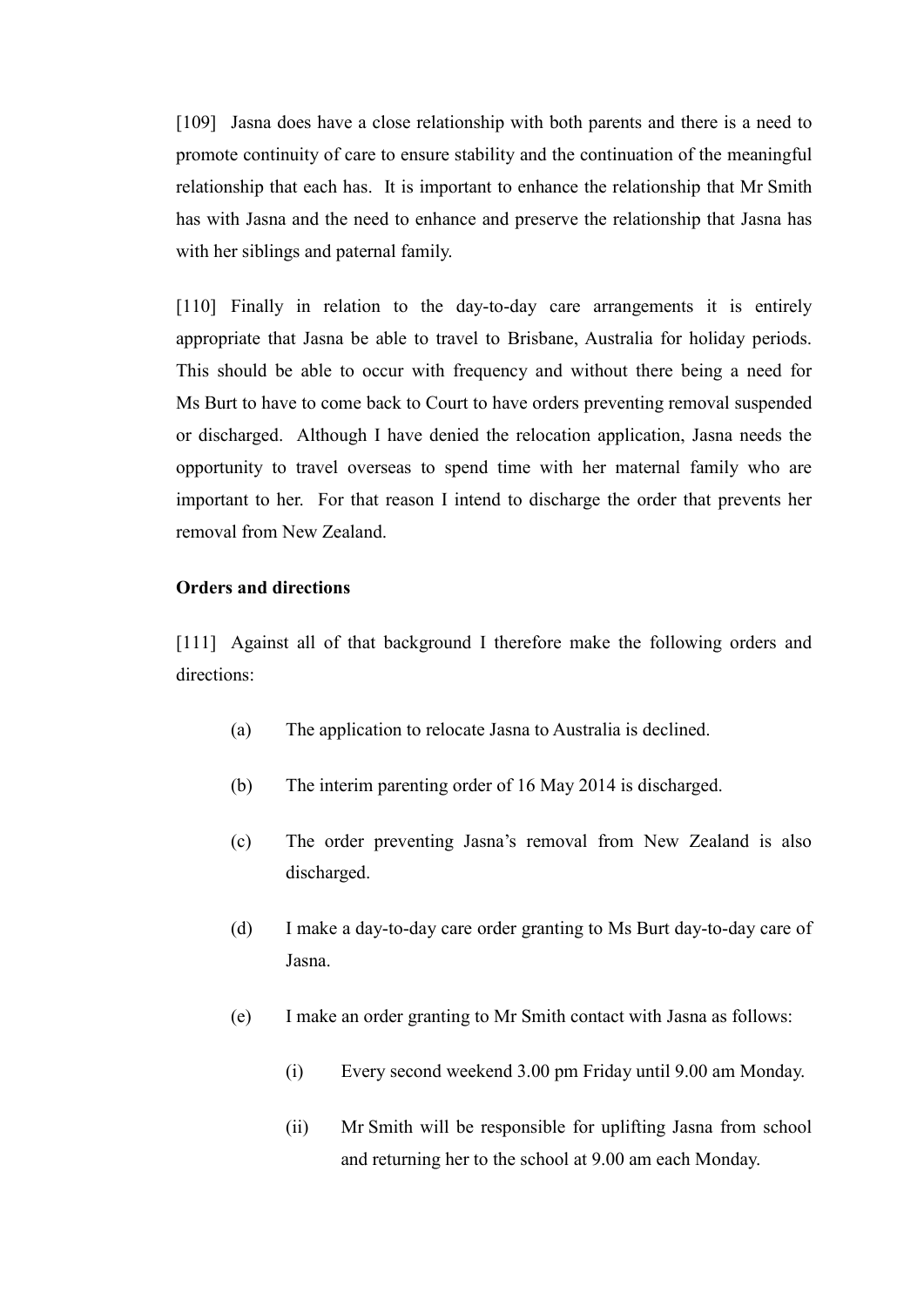- (iii) If Friday is a public holiday contact during that week will commence at 3.00 pm on Thursday. If Monday is a public holiday contact will conclude at 9.00 am on the Tuesday by delivery to school.
- (iv) Unless otherwise agreed all pickup and drop offs will occur at Jasna's school.
- (f) *School holiday arrangements.* School holidays at the end of terms 1 and 3 and at Christmas. Jasna will be with each parent for one-half of the school holidays at times to be agreed but failing agreement will be with Mr Smith from 3.00 pm on the Friday when he is due to commence his every second week contact continuing for a one-week period until 3.00 pm Friday one week later.
- (g) *Holidays at the end of term 2.* Jasna will be with each parent for onehalf of the school holidays as provided for in the school holiday periods at the end of terms 1 and 3 provided however that if Ms Burt so elects, by giving Mr Smith six weeks' notice in writing, Jasna will be in her care for the whole of the term 2 holiday period from 3.00 pm on the last day of the term until 3.00 pm on the Friday at the end of the second week of the school term. This holiday will only be available to Ms Burt if she travels with Jasna to visit family in Australia.
- (h) *Additional holiday time at Christmas.* The school term holidays provisions at the end of terms 1 and 3 are to apply during the Christmas period subject only to Ms Burt the right to take Jasna to Australia for a two-week period during each Christmas term holiday period at times at times to be elected by her but not to be between 24 and 26 December.
- (i) *Christmas Day contact.* In odd numbered years Jasna will be with Ms Burt from 3.00 pm on 24 December until 3.00 pm on 25 December and with Mr Smith from 3.00 pm on 25 December until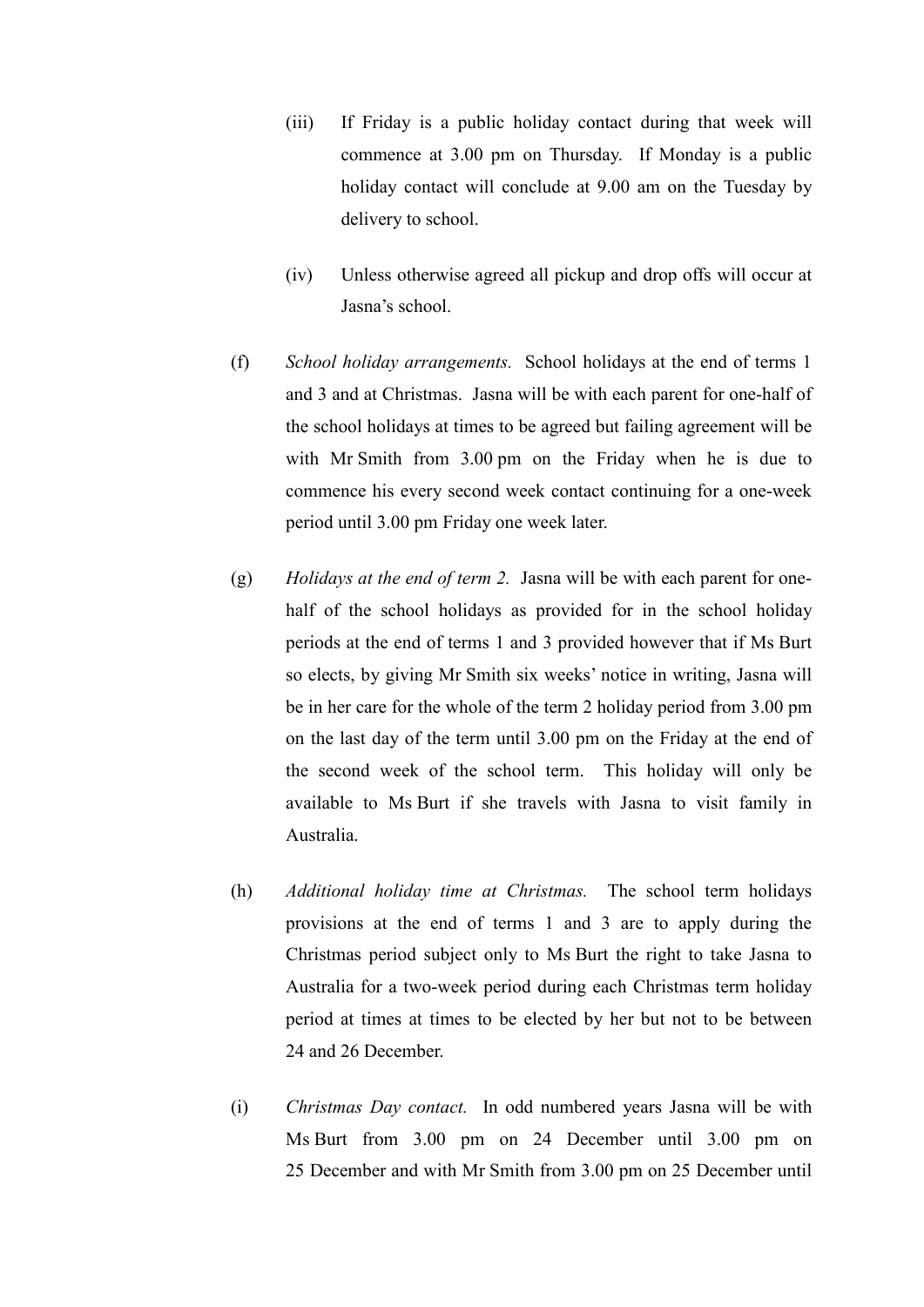3.00 pm on 26 December, and in even-numbered years with Mr Smith from 3.00 pm on 24 December until 3.00 pm on 25 December and with Ms Burt from 3.00 pm on 25 December until 3.00 pm on 26 December.

- (j) *Recommencing contact.* For the avoidance of all doubt if the parties cannot reach agreement as to how normal arrangements recommence at the end of the Christmas holiday period the Friday at the end of the first week of the school term will be Mr Smith's Friday weekend contact.
- (k) *Travel overseas.* Jasna will be permitted to travel overseas provided that travel occurs within the periods that are provided for in this order or otherwise during any period of time when Jasna is in the care of his or her parent. Travel details are to be provided by the travelling parent to the non-travelling parent a minimum of six weeks in advance. The travelling parent is to provide the non-travelling parent contact details so that Jasna can be contacted at any time during the travel period. Jasna is to be returned to New Zealand in accordance with the travel schedule. Jasna's passport is to be at all times held by Ms Burt but will be immediately provided to Mr Smith in the event that he travels overseas and will then be returned to Ms Burt within 48 hours of his return.
- (l) *Conditions of contact.* It will be a condition of the parenting order that:
	- (i) Unless otherwise agreed Jasna shall reside within the jurisdiction of the Hamilton District Court.
	- (ii) That Jasna will not change school without the agreement of both parents.
	- (iii) That Jasna is not to be exposed to any domestic violence in any form at any time.